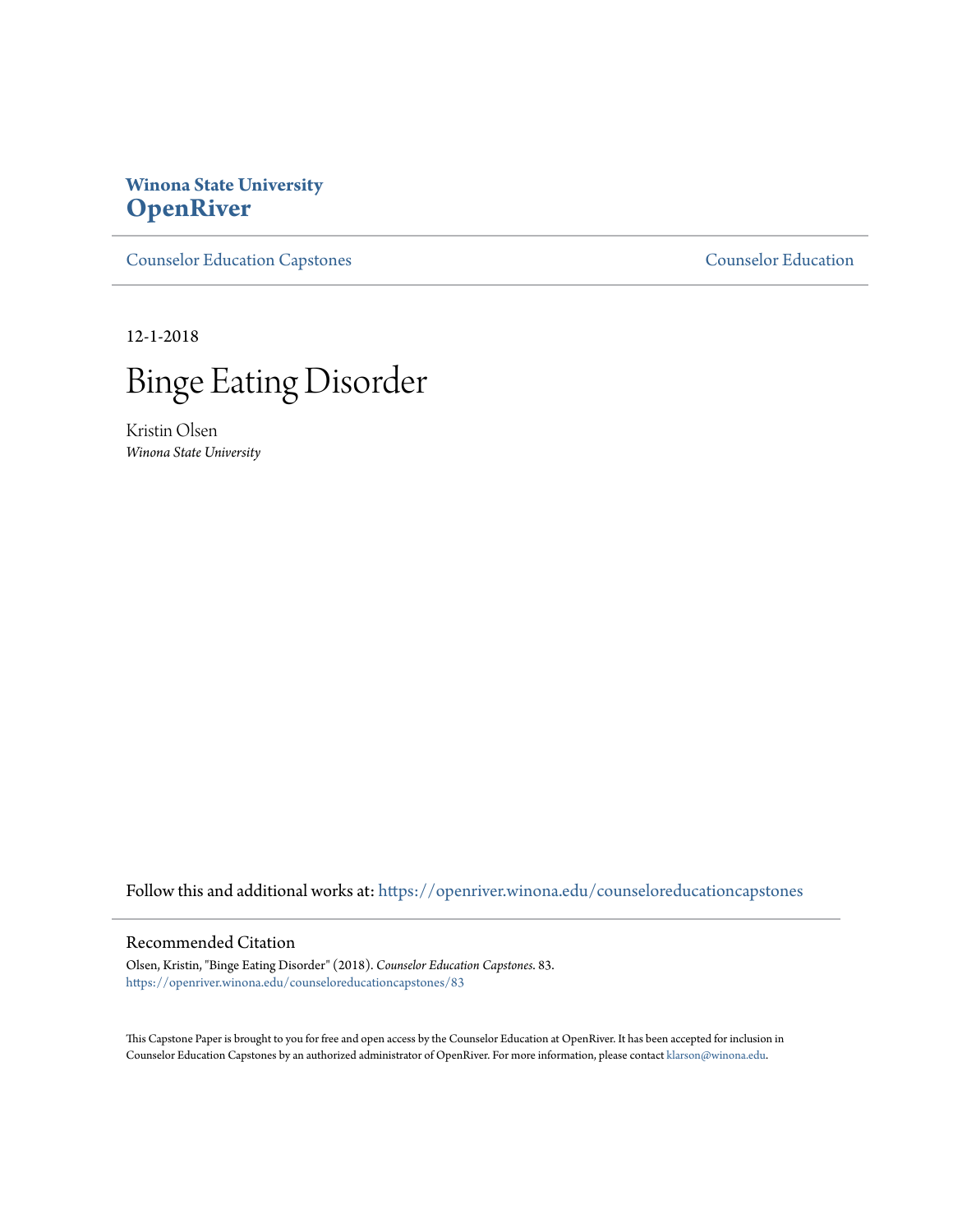Binge Eating Disorder

Kristin Olsen

Counselor Education Department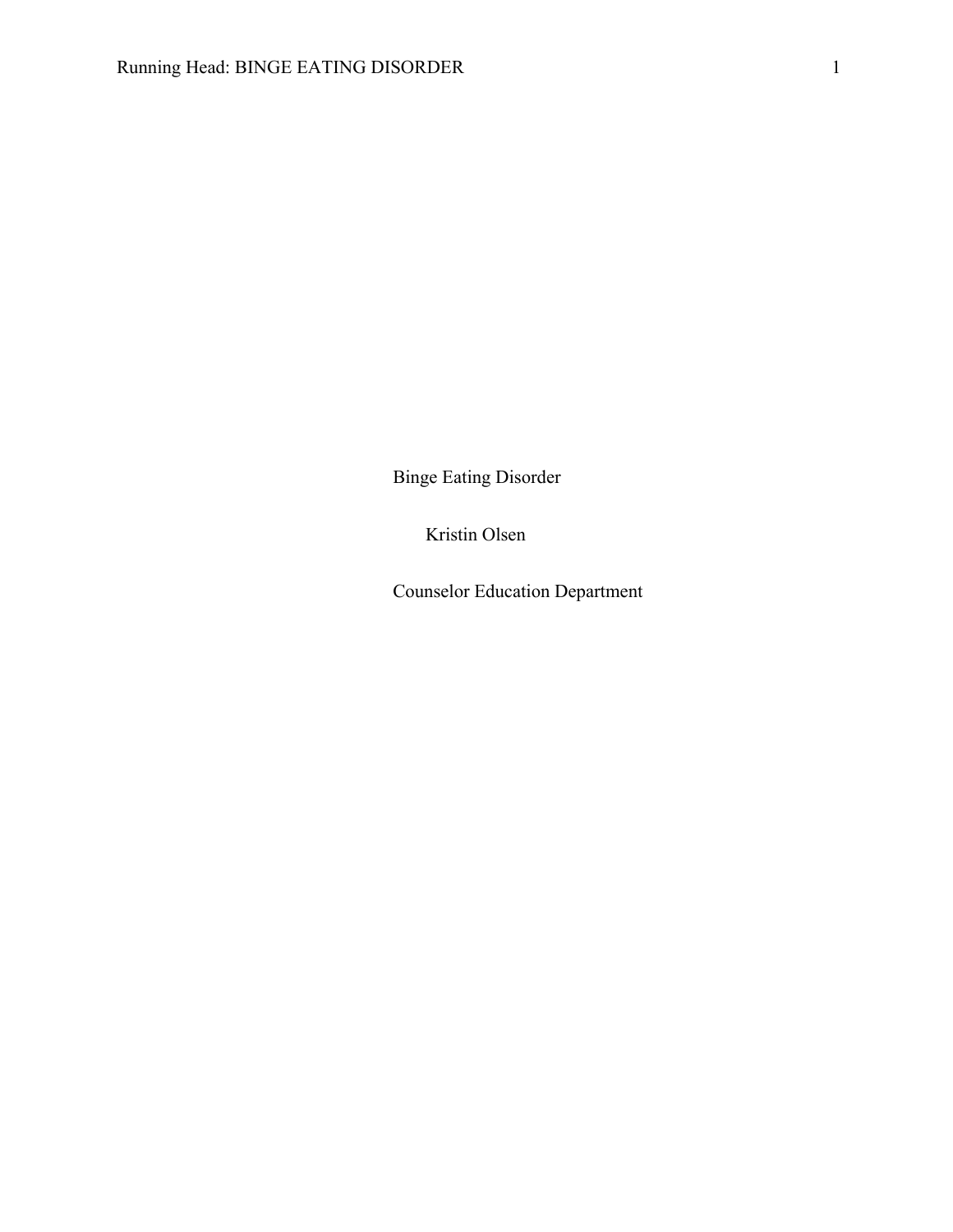### Abstract

This paper is a comprehensive overview of binge eating disorder. Diagnostic criteria, prevalence, and co-morbidities are addressed and research related to risk factors is summarized. The second half of this paper will describe various treatment modalities including cognitive behavioral therapy, dialectical behavioral therapy, interpersonal therapy, motivational interviewing and their efficacy for treating binge eating disorder.

*Key words:* binge eating, eating disorders, binge eating disorders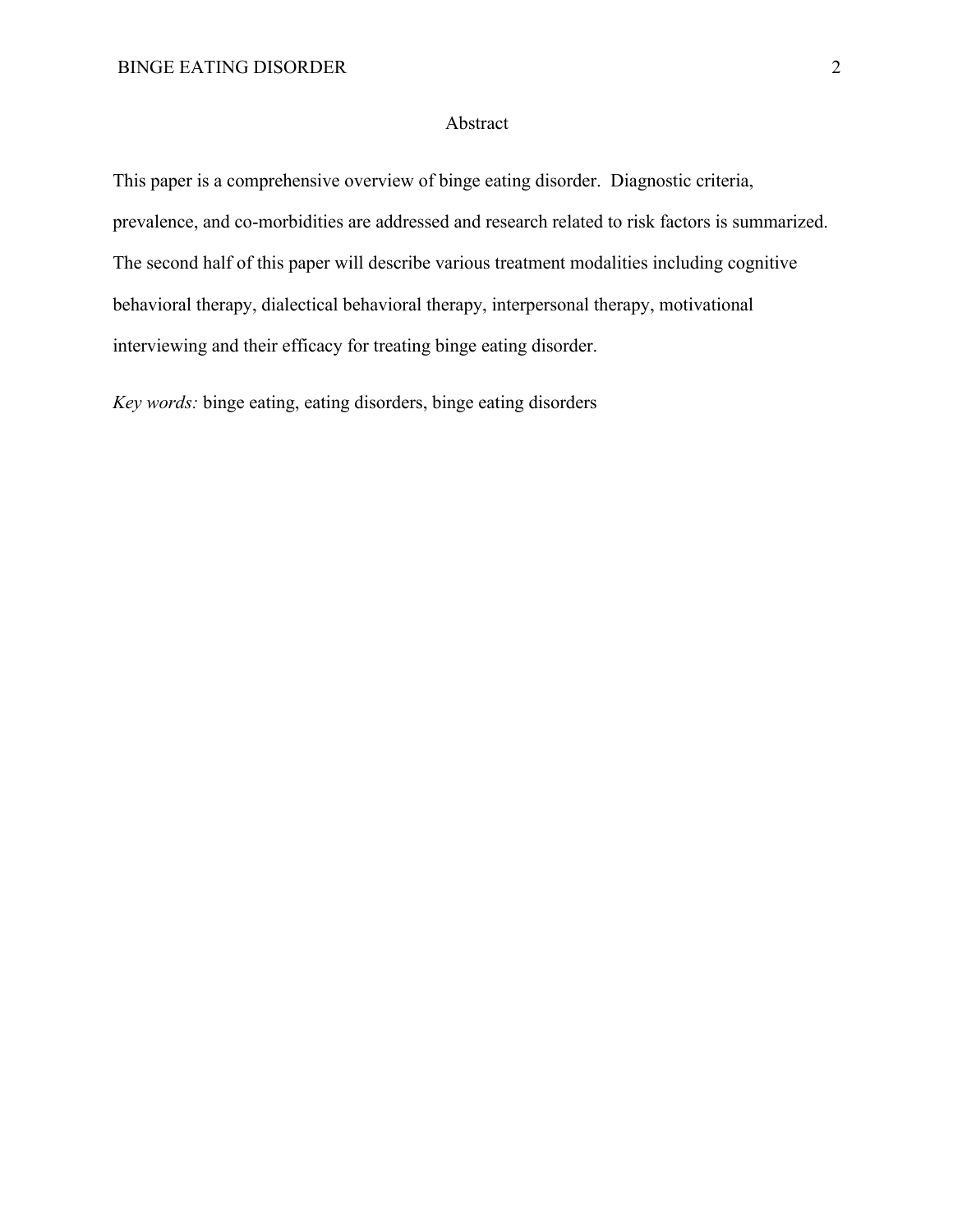#### **Introduction**

Eating and feeding disorders are important health issues today and are "characterized by a persistent disturbance of eating or eating-related behavior that results in the altered consumption or absorption of food and that significantly impairs physical health or psychosocial functioning" (Diagnostic and Statistical Manual of Mental Disorders (DSM-5), 2013, p.329). The DSM-5 includes six separate and unique eating disorders: anorexia nervosa, bulimia nervosa, binge eating disorder (BED), avoidance/restrictive food intake disorder, pica and rumination disorder. The focus of this paper will be binge eating disorder and will include its diagnostic criteria, risk factors, co-morbidities, and treatments in both adults and adolescents.

Binge eating disorder is the most common of all the eating disorders but often goes unrecognized and untreated (Guerdjikova, Mori, Casutnigo, & McElroy, 2017). Before the 5<sup>th</sup> edition of the Diagnostic and Statistical Manual (DSM-5) was published in 2013 it was not recognized as a separate disorder and was listed as Eating Disorder not Otherwise Specified (EDNOS) needing further definition (Amianto, Ottone, Daga, & Fassino, 2015).

The first reference of Binge Eating Disorder was in 1959 by Albert Stunkard who referred to obesity as not just one disease but an end stage of a variety of other conditions. He described three types of eating patterns, the first being night-eating syndrome characterized by lack of hunger in the morning, the next being the eating binge, which is characterized by a large amount of food being consumed in a wild manner, and lastly eating without becoming full, which is the result of a central nervous system disease (Stunkard, 1959).

### **Diagnostic Criteria**

Binge eating disorder has several defining characteristics. First, it involves recurrent episodes of binge eating within a specific time frame (such as two hours) and eating an amount of food that is clearly more than what other people would eat in the same situation in the same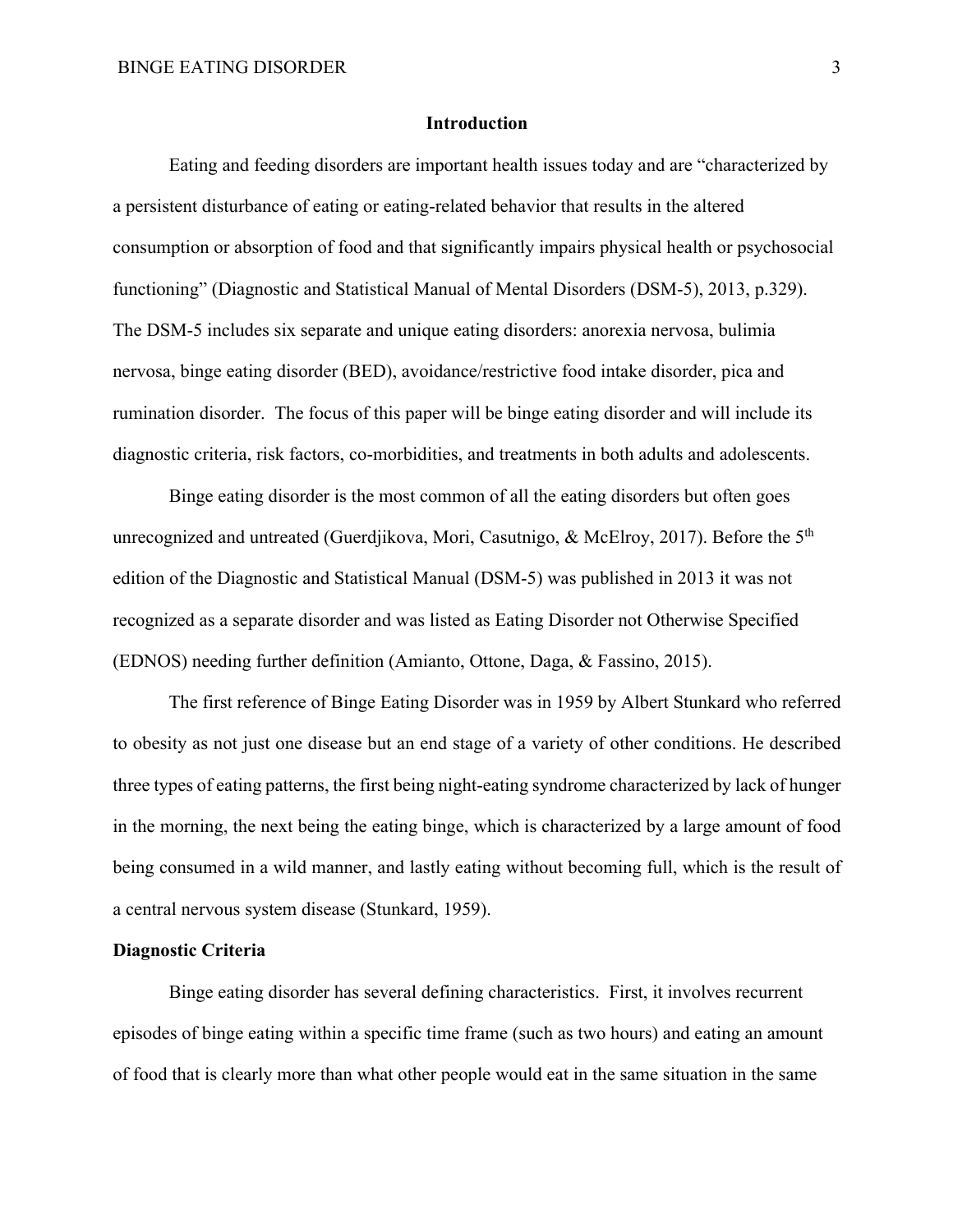amount of time (American Psychiatric Association, 2013). Another defining characteristic is a sense of loss of control during the eating episode. Binge eating disorder is associated with "eating much more rapidly than normal, eating until feeling uncomfortably full, eating large amounts of food when not feeling physically hungry, eating alone because of feeling embarrassed by how much one is eating, and feeling disgusted with oneself, depressed, or very guilty afterward" (American Psychiatric Association, 2013 p. 350). BED is also associated with "marked distress" and needs to occur at least once a week for three months (American Psychiatric Association, 2013). Unlike those with the eating disorder Bulimia Nervosa, those with BED do not use methods such as vomiting or laxatives to attempt to compensate for the excessive calories consumed, although dieting can precede and/or follow the development of BED (American Psychiatric Association, 2013).

### **Other Features**

As mentioned previously, the DSM-V describes a binge as eating more food in a discrete amount of time than other people consume would in the same time, but since there is no set standard, it may be difficult to know whether an amount of food is larger than what others would eat in the same amount of time (Forney, Holland, Joiner, Keel, 2015). A systematic review conducted by Wolfe, Baker, Smith & Kelly-Weeder (2009) looking at binge eating characteristics found that during a binge in laboratory studies individuals with bulimia and binge eating disorder consumed anywhere from 3,000-4,5000 calories with a maximum of around 7,000 calories (Wolfe et al., 2009). In studies conducted by utilizing food diaries the caloric range for a binge was between 1173-2799. Researchers Forney et al. (2015) conducted a study examining how many calories are consumed in a sitting for individuals that are not diagnosed with binge eating disorder or Bulimia. Participants were on average 19 years old with BMI's ranging from 18-32 for men and 21-32 for women. Researchers found that participants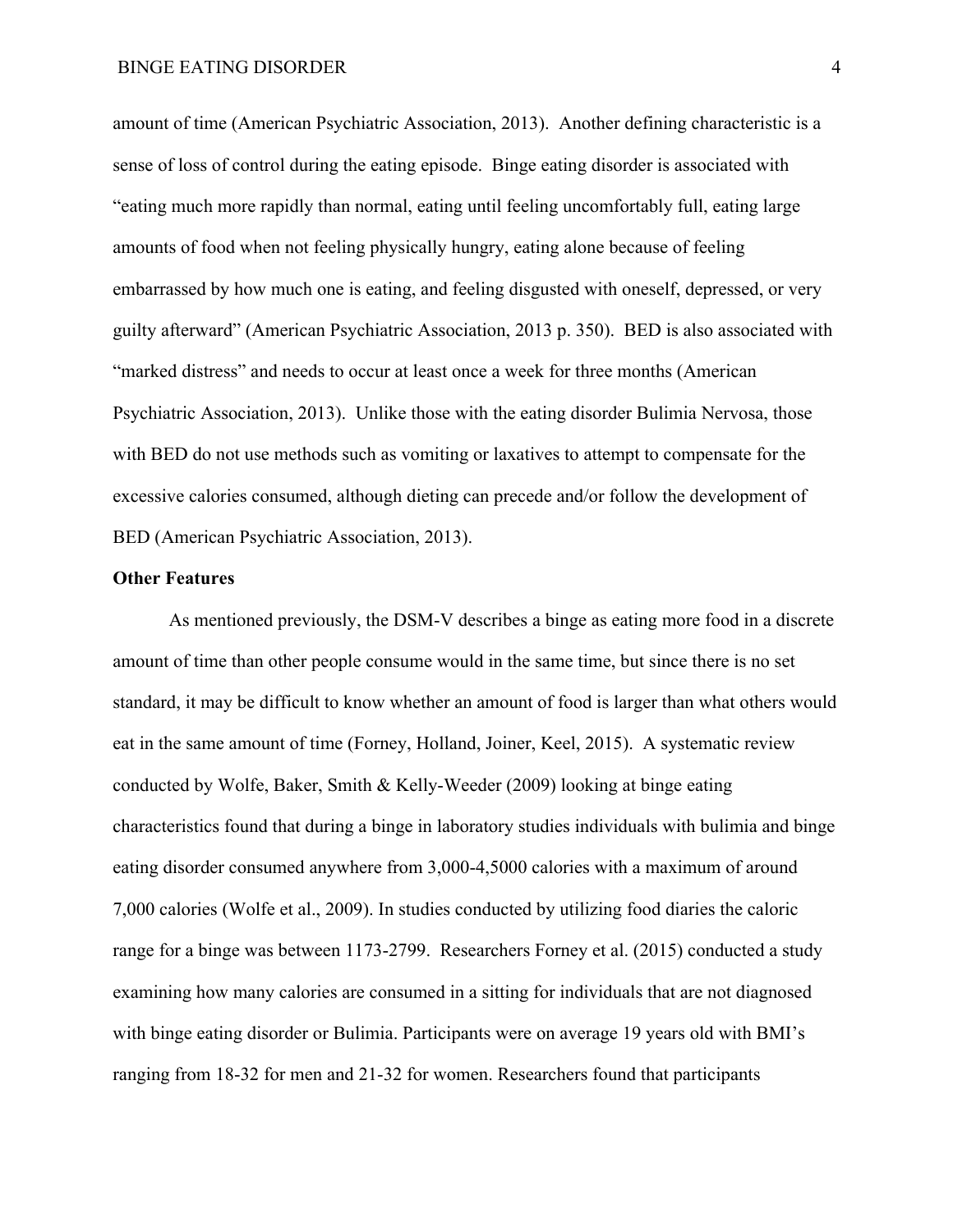#### BINGE EATING DISORDER 5

considered normal food consumption for woman ranged from 413 to 1,074 calories depending on the type of food that was being consumed. Study participants consumed the most calories when eating foods such as potato chips and corn chips, then pizza, pasta and macaroni and cheese. Participants only consumed about 400-600 calories when eating foods such as chocolate bars, hamburgers, mashed potatoes, cake, cookies and ice cream. For men, the caloric range was 466 to 1611 in a normal food consumption episode. Similar to woman, chips and macaroni cheese were the highest caloric item consumed and chocolate bars was the lowest. This study showed that men have a higher threshold for what is considered normal. The results of this study suggest that it's important to take into consideration both gender and the amount and type of food being consumed to determine of it fits the diagnostic criteria for a binge eating episode (Forney, Holland, Joiner, & Keel, 2015).

While not specifically mentioned in the DSM-5 as a diagnostic characteristic, overvaluation, (which can be defined as basing your self-worth on your size and weight) is very common among those with BED (Grilo, White & Masheb, 2013). A study examining ethnically diverse BED patients in the primary care setting found that 68% of the participants had clinical overvaluation. They also found that that overvaluation was significantly associated with higher levels of eating disorder psychopathy and poorer psychological functioning (Grilo, White & Masheb, 2013).

Two other features of BED that are common but not mentioned in the DSM-5 are body checking and body avoidance. Body checking is checking or measuring certain parts of one's body for fat and body avoidance is wearing clothes that hide one's body, or purposely avoiding mirrors to not see one's image (Reas, Grilo, Masheb, & Wilson, 2005). A study conducted by Reas et al. (2005) examining body checking/body avoidance in BED patients found that 57.4% of the study participants pinch their body to check for fat and 53.8% of the participants avoid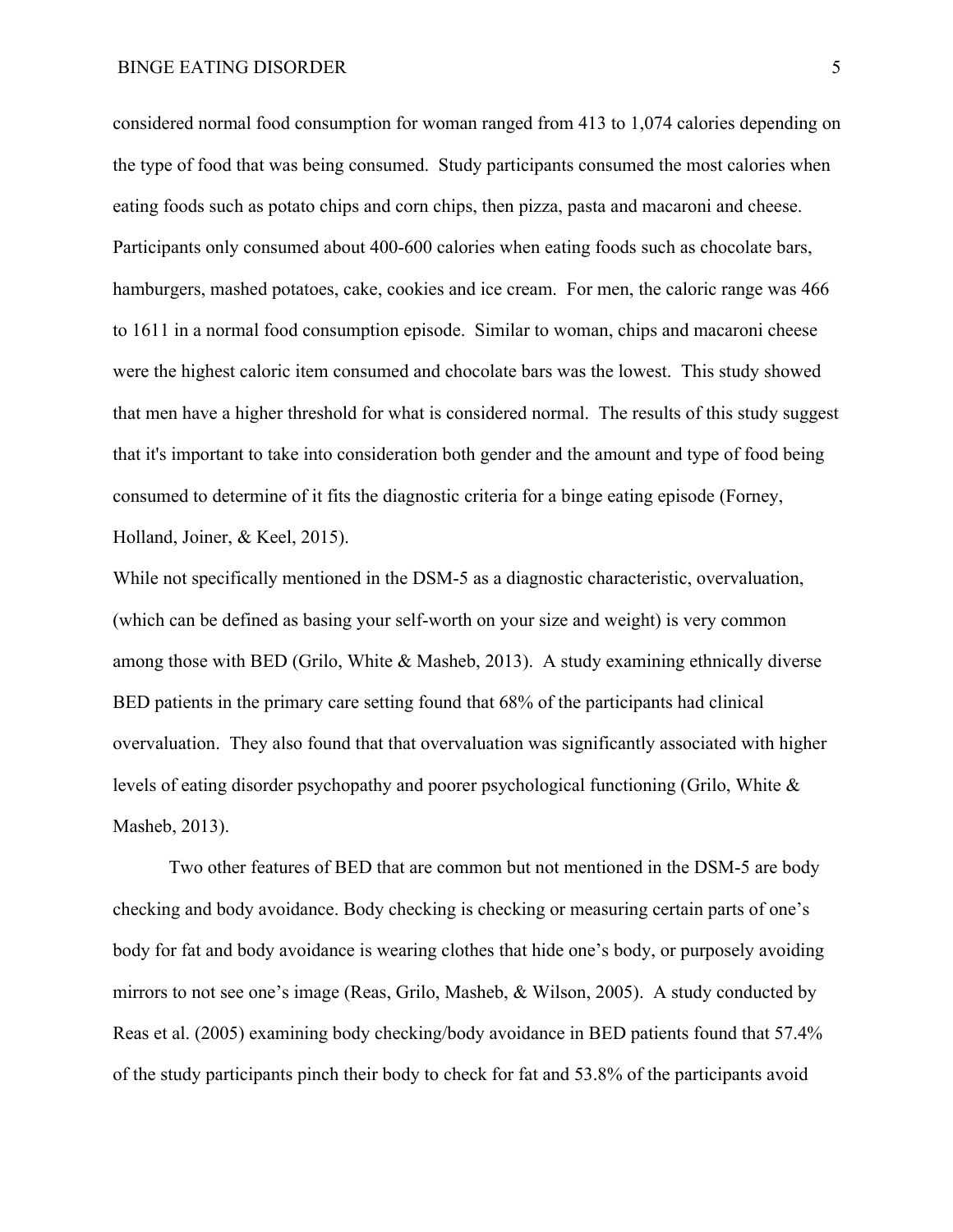wearing clothing that makes them aware of their body size. Women reported a much higher level of body avoidance than men.

Wolfe et al. (2009) describe other features of binge eating. Most commonly binged food includes snack and desserts that are high in fats and carbohydrates. Binges usually at home and while alone, particularly in the afternoon and evening. Binge episodes are often preceded by a variety feelings including, but not limited to, loneliness, boredom, anger, stress, irritability and frustration. Many people report being free of negative feeling while eating but are often experience guilt, shame and disgust afterward (Wolfe, et. al., 2009)

### **Prevalence**

In a survey of adults from 14 countries (United States, New Zealand, Latin America and Europe) the lifetime prevalence of binge eating disorder is 1.9% (Kessler et al., 2013). The same study found the lifetime prevalence of BED in the United States is 2.6% (Kessler, et. al., 2013). A separate study conducted by Udo & Grilo (2018) looking at adults in the United States found a life time prevalence rate of 0.85 percent of BED. Both studies found that BED is more common in woman than in men although the gender gap is not as large as the gap for Anorexia Nervosa (Kessler et al., 2013; Udo & Grilo, 2018). Kessler et al (2013) found the median age for diagnosis of BED was 23 years old and Udo & Grilo (2018) obtained a similar result and found the median age was 25.4. Neither study found a significant difference in BED occurrence rates associated with race, marital status, or employment status (Kessler, et al., 2013; Udo & Grilo, 2018).

In a cross-sectional survey of adolescents in the United States, researchers found a lifetime prevalence of BED of 1.6 percent (Swanson, Crow, Le Grange, Swendsen, & Merikangas (2011). Like adults, BED was found to be more common in female adolescents than males (Swanson et al. 2011). Unlike the research on adults, there is a higher incidence of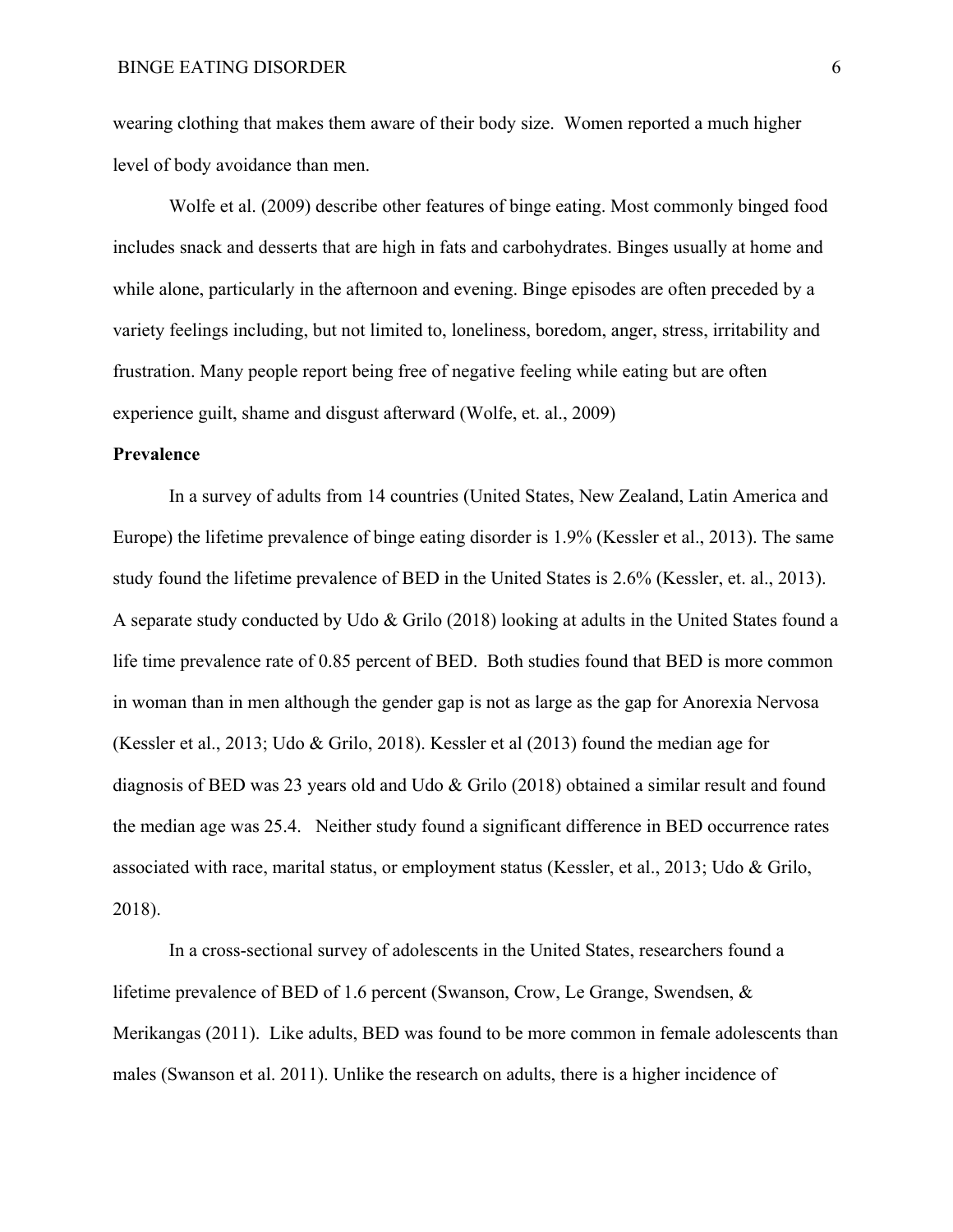adolescents with BED in ethnic minorities than in non-Hispanic white adolescents. Factors like socioeconomic status, parental education, parental (guardian) marital status were not significantly associated with BED (Swanson et. al, 2011).

#### **Co-Morbidity**

Both physical and mental co-morbidities associated with Binge Eating Disorder. Many of these disorders are associated with obesity which is prevalent in patients with BED, as approximately 50 percent of individuals with BED have a higher than normal body mass index (BMI) (Kessler, 2013; Udo & Grilo, 2018). In a review examining people with BED and specific medical conditions, Olguin et al.(2017) found BED is associated with type 2 diabetes, hypertension, dyslipidemia, asthma, gastrointestinal issues, sleep problems, pain disorders, and in women pregnancy complications, menstrual dysfunction, and polycystic ovary syndrome. Kessler et al (2013) also found significant association between BED and musculoskeletal conditions, and ulcers.

The World Health Organization Mental Health Survey (Kessler et al, 2013) found that 79 percent of those with BED also met the criteria for another DSM-5 disorder and 49 percent met the criteria for three or more comorbid disorders. Eighteen point six percent had a specific phobia, 42.2 percent a major depressive episode, 46.1 percent another mood disorder, and 12.3 percent bi-polar disorder. Additionally, 16.4 percent had a generalized anxiety disorder, 15.3 percent panic disorder, 13.7 percent posttraumatic stress disorder, 18.4 percent separation anxiety disorder. Substance abuse occurred in 21.7% of those with BED and 10.8 percent had attention -deficit /hyperactivity disorder, 6.6 percent conduct disorder, 8.6 percent oppositional defiant. Another study conducted in Sweden looked at co-occurring psychological conditions in 11,000 people seeking eating disorder treatment found the highest levels co-morbidity was in BED patients, specifically mood and anxiety disorders (Ulfebrand, Birgegard, Norring, Hogdahl,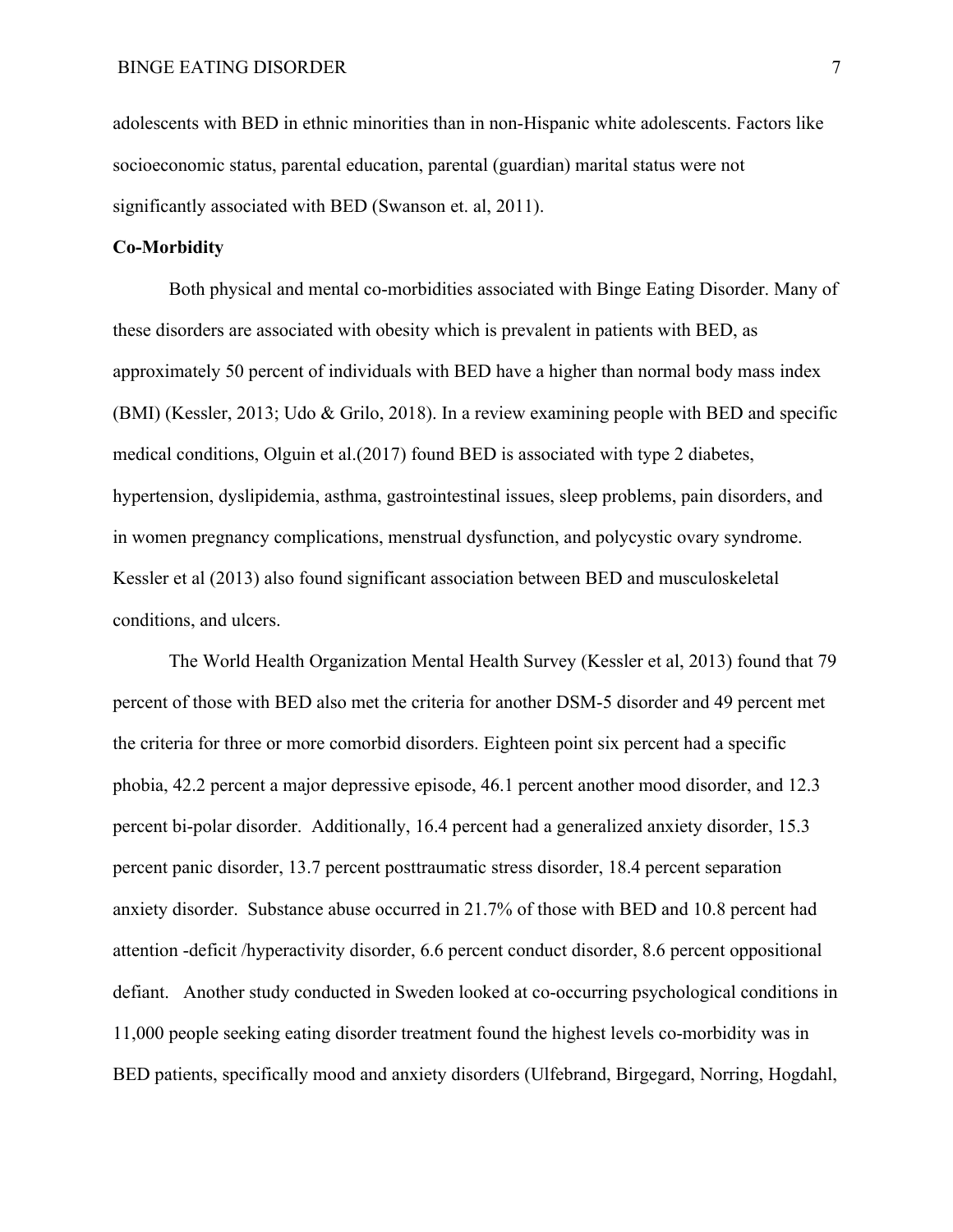& Hausswolff-Juhlin, 2015). Personality disorders are also common in patients with BED. In a meta-analysis conducted by Friborg et al (2014) researchers found 29 percent of patients with BED were also diagnosed with a personality disorder (12 percent avoidant, 10 percent Obsessive Compulsive, and 11 percent Borderline). Additionally, a Swedish longitudinal study conducted by Welch et al. (2016) found BED was associated with an elevated risk for a suicide attempt, in those with and without obesity. Another cross-sectional study by Carano et al. (2012) looking at relationships between alexithymia, suicide ideation and BED found that almost 30% of the individuals studied with BED reported suicidal ideation.

In addition to the above conditions, Udo &Grilo  $(2018)$  found that 53.7% of individuals with BED also reported some type of impairment of psychosocial functioning. Persons with BED report a lower quality of life and higher psychological stress when compared to persons without BED (Amianto et al. 2015). In adolescents, 79.8 percent of adolescents with binge eating disorder have a co-occurring DSM-V disorder: 35.4 percent of adolescents with BED also had a mood disorder, 9 percent were diagnosed as bi-polar, 45.3 percent had an anxiety disorder, and 7.1 percent had agoraphobia. Also, like adults with BED, 62.6 percent of adolescents reported psychosocial impairment from their BED and 8.7 percent reported severe impairment (Swanson et al., 2011).

### **Risk Factors**

### **Genetics**

Genetic factors are thought to play a significant role in the etiology of BED with heritability estimates that range from 45-57% (Mayhew et. al., 2018; Saules, Carey, Carr & Sienko, 2015). A variety of methods have been used to study the genetic basis for eating disorders and yet a clear genetic basis has not been found. Kirkpatrick et al. (2016) recently identified a gene strongly associated with binge eating. The action of this gene is limited and it is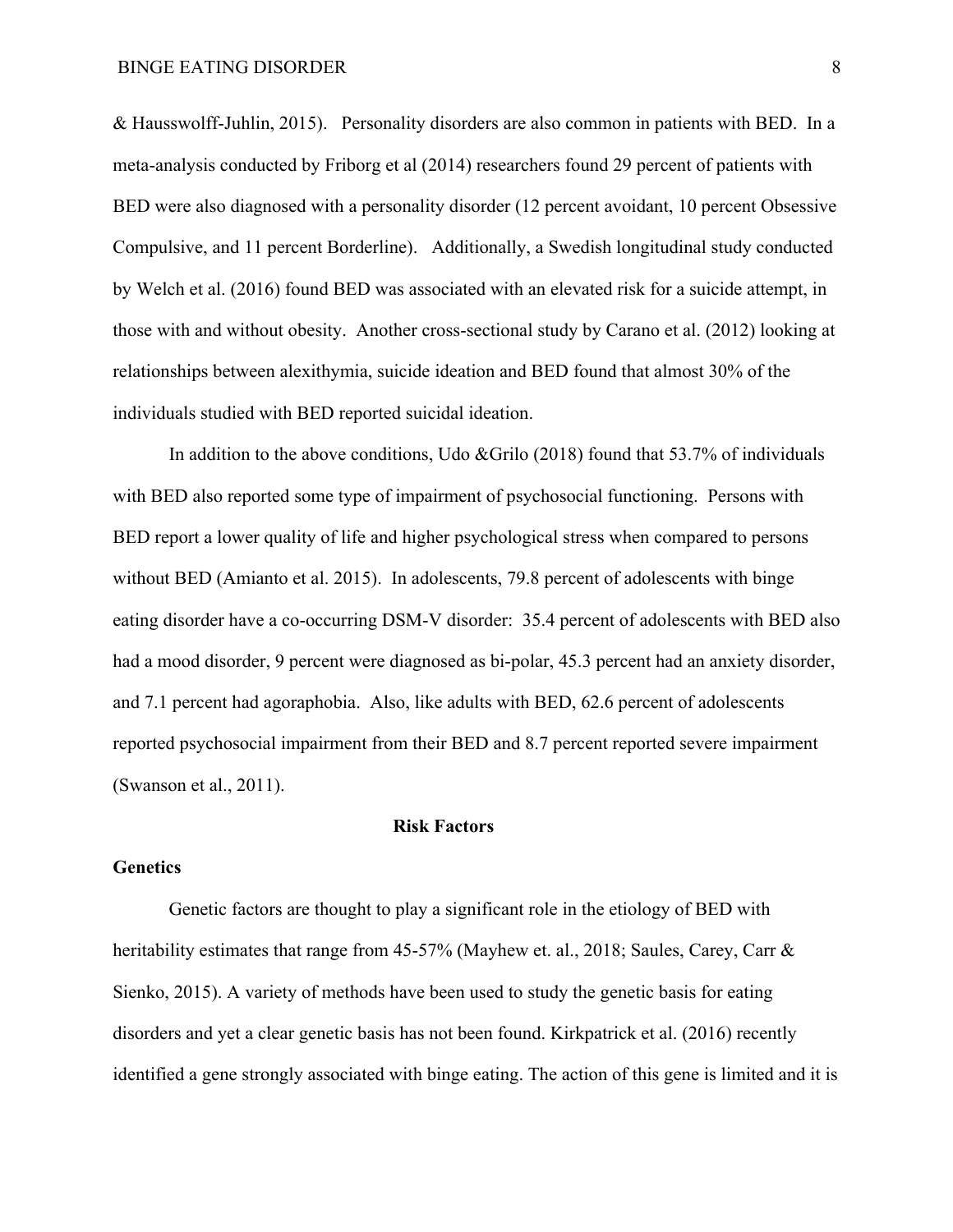unlikely that BED is associated with a single gene disorder. Rather numerous genes are likely to contribute to vulnerability but whether or not BED will occur is likely to be influenced by gene to gene interaction such that one gene might provide vulnerability to BED and another gene might be protective (Mayhew, 2018). Mazzeo & Bulik (2009) point out that much of the research on eating disorders has focused on environmental and social causes such as unrealistically thin images of women in the media or poor parenting. They caution against such oversimplification of a complex phenomenon. Genetic vulnerability (such as a genetic tendency for obesity) may increase the risk for BED and environmental factors may either enhance the risk or exert a protective effect (Mazzeo & Bulik, 2009).

#### **Neurobiologic & Neuroendocrine Influence**

Neuroimaging studies comparing non-BED obese women with BED women have found increased activation of certain regions of the brain in BED women when presented with food stimuli (Guerdjikova, Mori, Casuto &McElroy, 2017). Saules et al. (2015) summarized other changes including hypersensitivity to stimuli mediated by the neurotransmitter dopamine, reporting that women with BED had a greater concentration of dopamine receptors in the striatum, one of the regions of the brain involved in the reward system.

Additionally, the role of ovarian hormones has also been explored in BED. Guerdjikova et al. report that high levels of progesterone and low levels of estradiol were associated with binge eating and emotional eating in both women with bulimia nervosa as well as healthy women. They also note that binge eating and dysfunctional eating behaviors were higher during the luteal phase of menstruation and that estradiol and progesterone levels correlated with disordered eating including dietary restraint, impulsivity and BMI. Although not specific to BED, ovarian hormones which act as transcription factors for many genes in several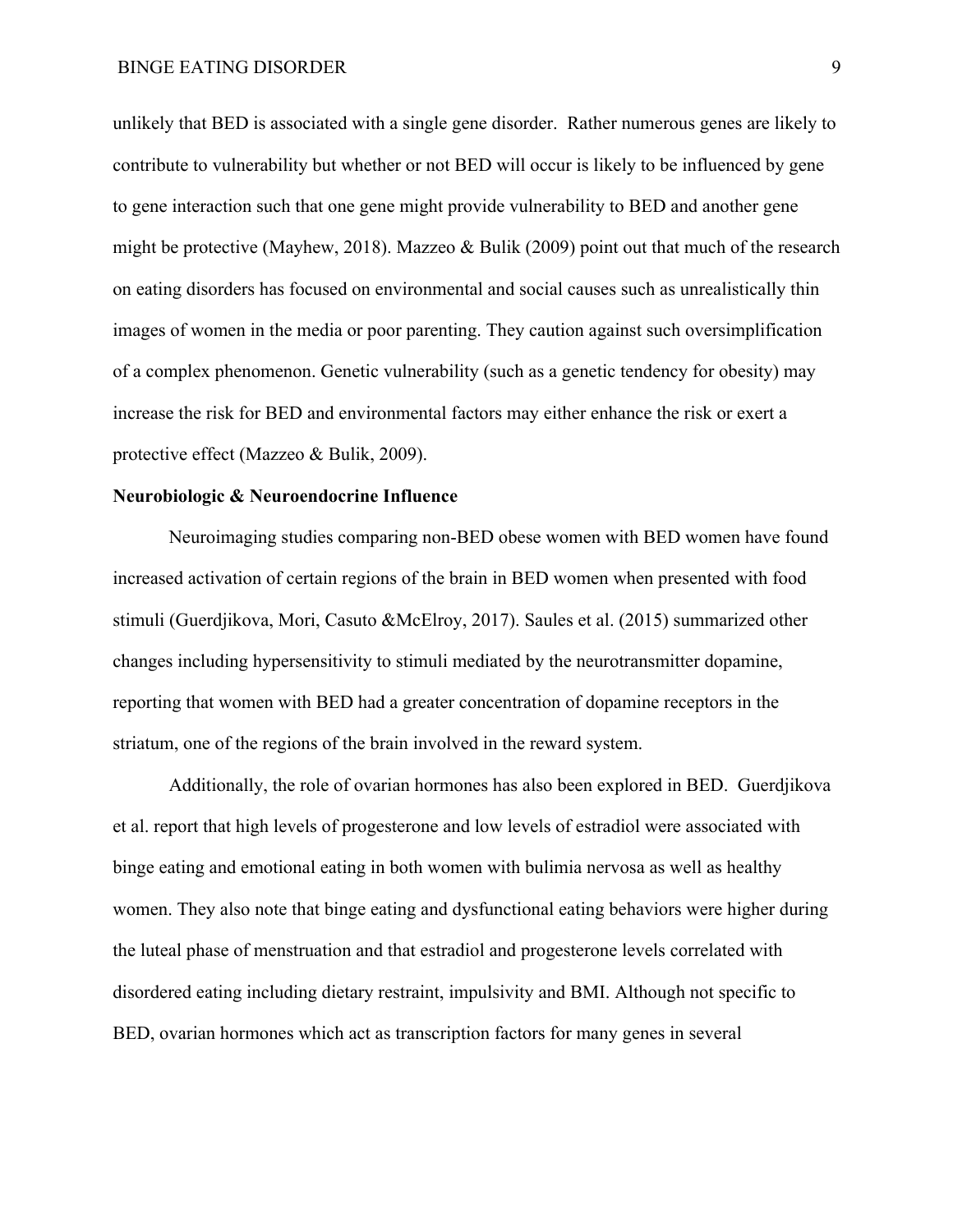neurobiological systems are thought to be associated with dysregulated eating (Guerdijkova et. al., 2015)

#### **Puberty**

Puberty in general and early onset of puberty in girls has been identified as a risk factor for eating disorders, especially for anorexia nervosa and bulimia nervosa. Puberty associated risk factors include increased adiposity, increased body dissatisfaction, decreased self-esteem, and mood changes all of which are associated with eating disorders (Klump, 2013). Girls are thought to be more affected by puberty than boys because puberty often causes increased deposition of fat which conflicts with the societal value of thinness while in boys, pubertal changes increase muscle mass which moves them closer to the societal ideal. Studies have shown mixed association of pubertal status in boys although boys were also affected by body dissatisfaction and weight and shape concerns (Klump, 2013). Guerdjikova et al. (2017) suggest that the effects of estrogens "facilitate the development of BED in genetically vulnerable females." Klump (2013) also suggests that the increased risk of eating disorders for girls during puberty is at least in part mediated by estrogen and other ovarian hormones as discussed above.

### **Age**

As discussed above, the average age of diagnosis of BED is 23, which is older than the age of onset of other eating disorders. Reas and Grilo (2015) reported differences in age of diagnosis in three specific subgroups of women with BED. Those who noted being overweight before the onset of binge eating (63%) developed binge eating at age 23 and were diagnosed with BED at 27.3 years. The subgroup that engaged in dieting first (17%) were diagnosed at age 29.4 and the subgroup in whom binge eating preceded overweight and dieting (16%) met diagnostic criteria at the average age of 19 years. These authors also report on previous studies which revealed that in children aged 6-13 years of age, overweight preceded dieting and loss of control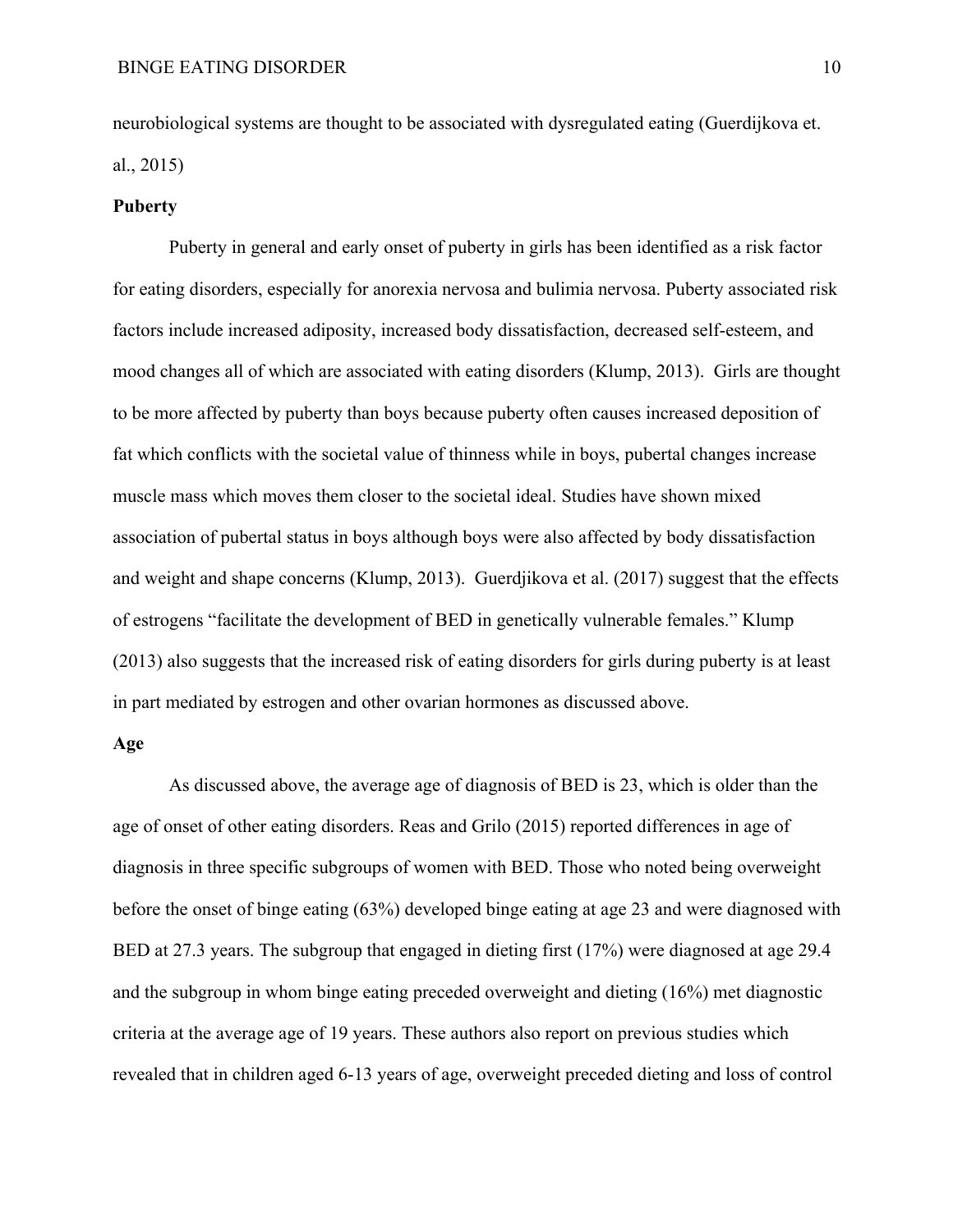in 63% of the sample. In addition, overweight children engaged in binge eating and inappropriate dieting more frequently than non-obese children. Marcus and Kalarchian (2003) reviewed research on binge eating in children and found that loss of control was an important variable in childhood while dieting was not.

Saules et al.(2015) noted that the rates of BED are lower in elderly individuals however this may be related to limitations in population-based research including recall bias, increased morbidity and mortality and restricted access to studies. Ageism may also be a factor. Guerdjikova (2015) commented that many studies have exclusionary criteria related to age and notes that this is unfortunate because elderly individuals report similar levels of binge eating, distress related to binge eating, concern related to weight and shape, psychiatric comorbidity and obesity although the elderly report later age of onset, longer duration and less medical morbidity. Mangweth-Matzek, Hoek, Rupp and others (2014) found fewer women aged 40-60 met criteria for full criteria for an eating disorder but women with sub-threshold disordered eating had similar levels of comorbid psychopathology when compared with women who met full diagnostic criteria.

### **Gender**

Although BED is more common in women, the female to male ration is more balanced (6:4) than in other eating disorders (9:1 in anorexia nervosa and bulimia nervosa) (Saules et al. 2015). Men are as likely as women to overeat but are less likely to report loss of control and therefore less likely to meet diagnostic criteria for BED even though they experience as much clinical impairment as women (Saules et al, 2015). Males and females appear to be more similar than different when meeting criteria for BED (Guerdijkova, 2017). Men and women were similar in relation to eating disturbances, shape and weight concerns, interpersonal problems and selfesteem. Women were more likely to report eating in response to negative emotions such as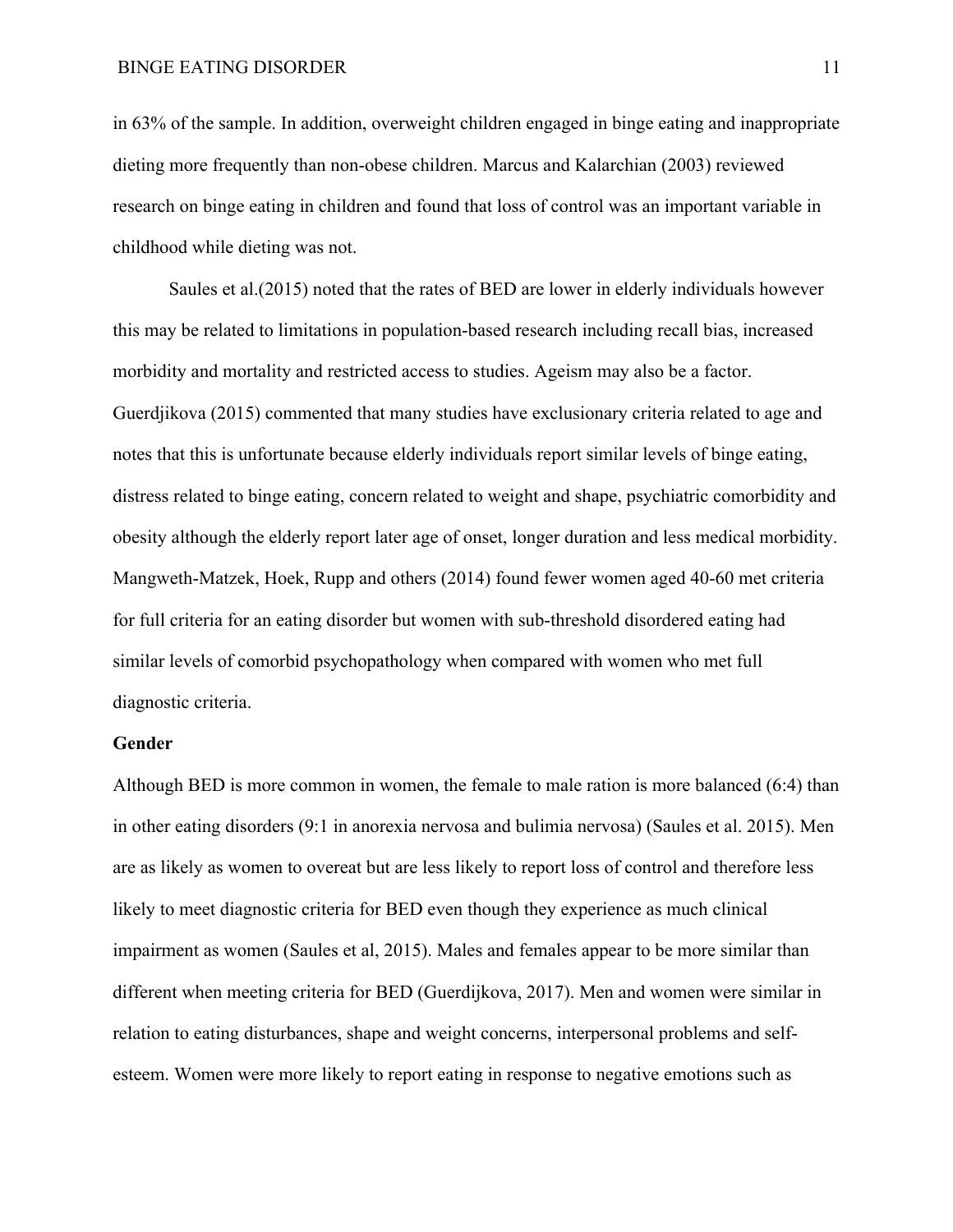#### BINGE EATING DISORDER 12

anger, frustration and anxiety while men were more likely to have experienced substance use disorder at some point in their life (Guerdijkova et. al. 2017). Udo, McKee, White et al, (2013) found that men and women with BED did not differ on weight or binge eating nor on emotional eating scores, perceived stress depressive symptoms or self-control, but women reported earlier onset of overweight and dieting while men engaged in more strenuous exercise. Men were more likely to experience metabolic syndrome, a constellation of symptoms including increased blood pressure, high blood sugar, excess body fat, and altered lipid levels that together increase the risk of heart disease, stroke and diabetes.

#### **Obesity**

Approximately fifty percent of persons with BED are also obese. Since obesity and BED tend to co-occur, it is difficult to separate the impact of obesity on health from the impact of BED (Saules et al., 2015). These authors also note that many BED patients report a significant weight gain in the year before seeking treatment. Person with BED take in more calories in the setting of observed eating than non-BED obese counterparts (Saules, et al. 2015). Obesity is a risk factor as early onset of obesity is significantly related to both dieting and binge eating. In a study conducted by Reas & Grilo (2007), 67% of treatment-seeking adults became overweight prior to starting dieting or binge eating behaviors and 17 percent of adults in the study dieted first then became overweight and then began binge eating.

### **Impulsivity and Compulsivity**

Impulsivity refers to decision-making with limited forethought and is related to increased drive toward rewards and often results in poor decision-making (Kessler, Hutson, Herman and Potenza, 2016). Compulsivity is the tendency for repetitive and persistent actions that are not necessarily goal-directed and may persist in spite of negative results. Kessler, et al. go on to state that both impulsivity and compulsivity are associated with BED. In comparison to non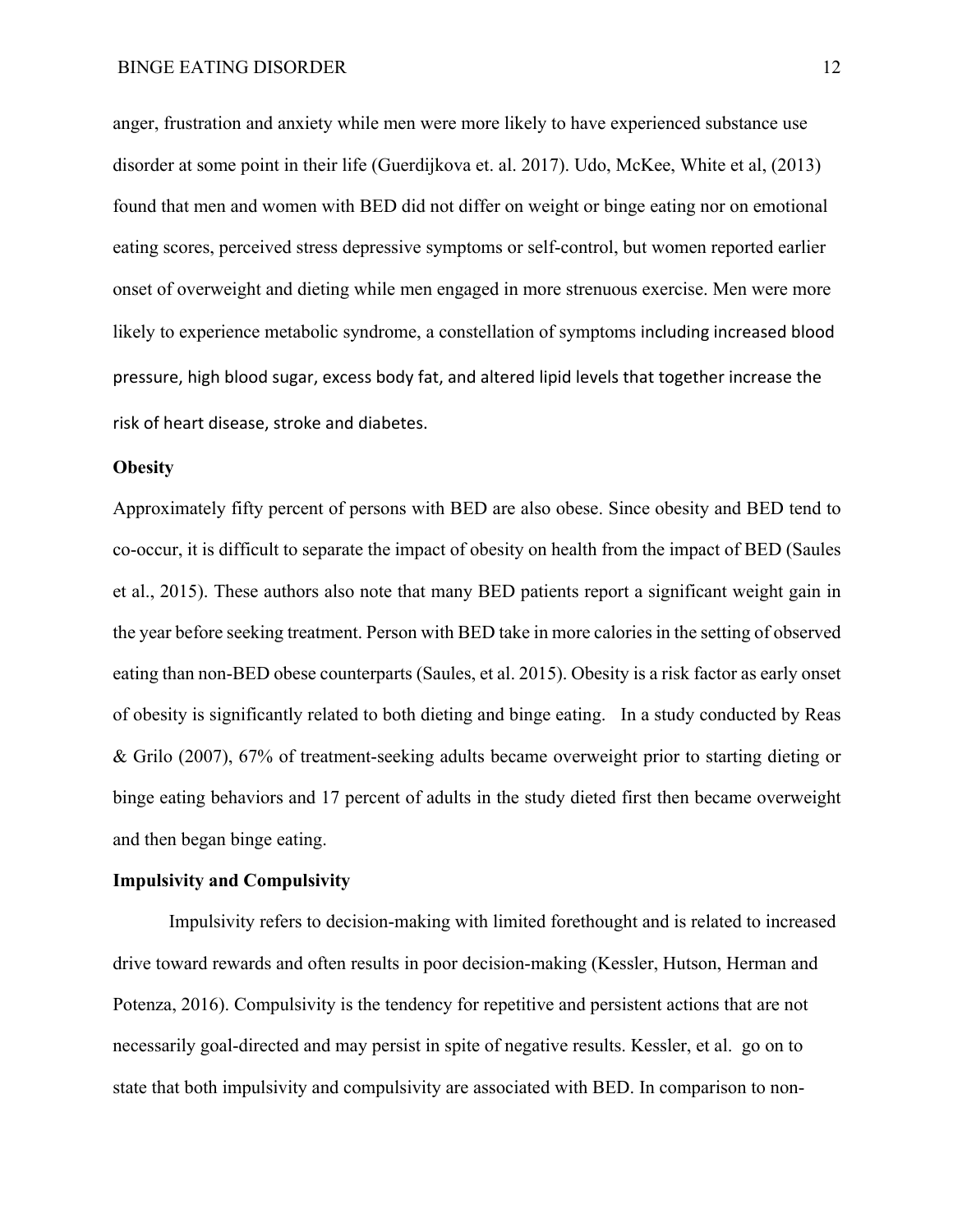BED obese and normal weight individuals, those with BED have evidence of increased impulsivity, decreased self-control and difficulty shifting attention reflecting compulsivity. The tendency toward impulsiveness may be related to the diminished control during binge-eating episodes and elevated scores on impulsivity scales correlated with larger food intake (Kessler, et. al., 2016). These authors also suggest that low self-esteem and depressive symptoms are associated with impulsiveness.

### **Attentional Disorders**

Research shows that overweight women with BED demonstrate increased attention to food-related stimuli than non-BED obese women (Kessler, Hutson, Jereman and Potenza, 2015; Schmitz, Naumann, Trentowski and Svaldi, 2014). Persons with BED appear to have greater vigilance for food stimuli and preferentially direct their attention to food compared to non-BED women. Both BED and non-BED obese woman had difficulty disengaging from food stimuli (Schmitz, et. al., 2014)

#### **Environmental Factors**

United States is a culture with a preoccupation with weight and body image (Forman, Yager, & Solomon, 2017). Magazines commonly include stories about how to lose weight or tone a specific muscle group and actors and models generally have thin bodies that are very difficult to achieve and maintain. Computer programs are used to "perfect" photographs of women's bodies to make them look better. Preoccupation with weight loss and equating thinness with self-esteem can negatively affect maturing adolescents (Forman, Yager & Solomon, 2017).

## **Family Functions**

A study conducted by Allen et al. (2014) used participants from the Western Australia Pregnancy Cohort and followed children from pre-birth to age 20. The researchers found that being female and being thought of as overweight by one's parents at age 10 was a risk factor for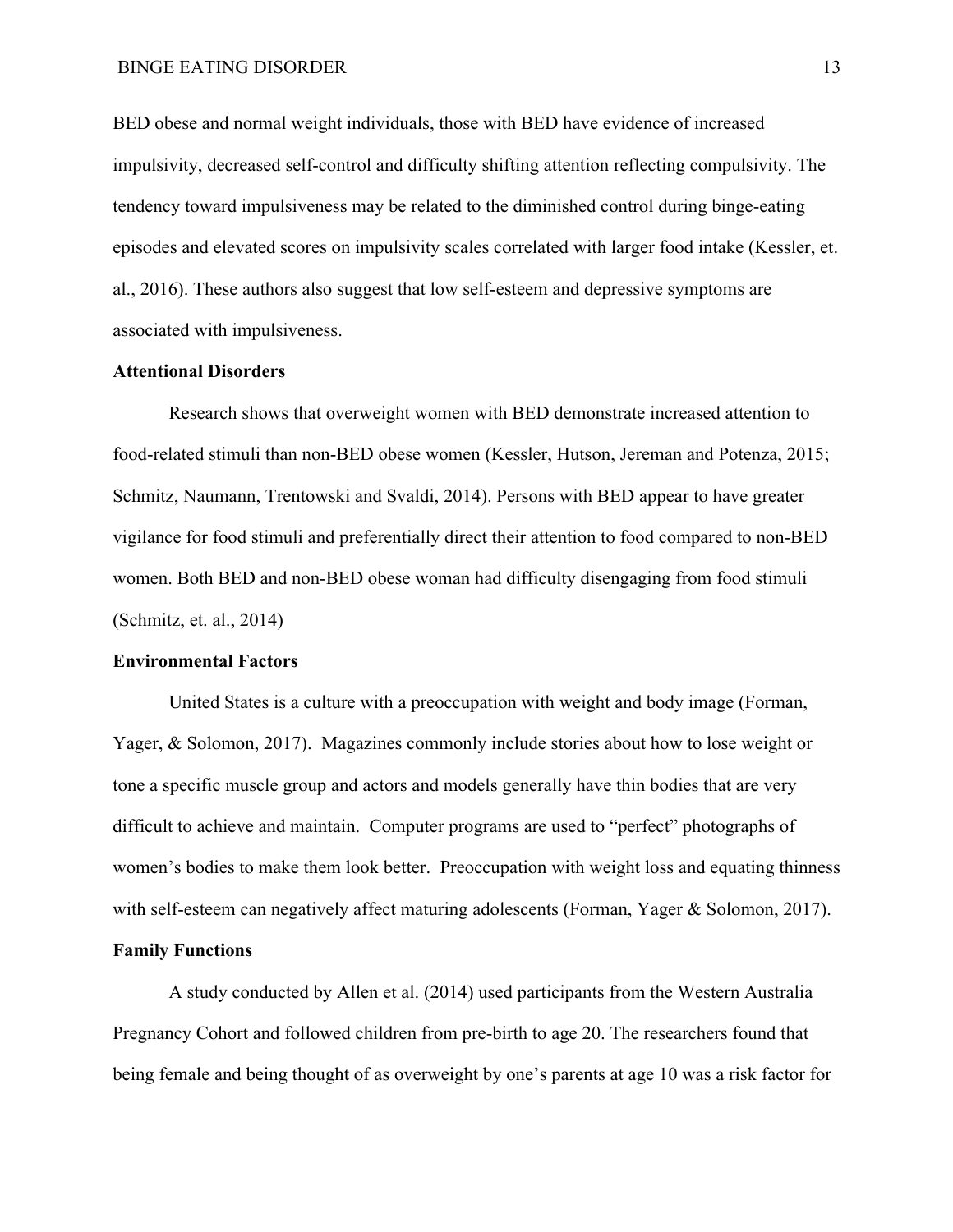early onset BED by age 14. Researchers also studied the same cohort to determine if early onset of binge eating would predict binge eating disorders between ages 14-20 but found that parental weight concerns were not as significant in the development of a later onset disorder. Weight and shape concerns were most important (Allen et al., 2014). In a systematic review of children 12 and under, Saltzman & Liechty (2016) found that weight-related teasing and parental emotional non-responsiveness (specifically maternal ignoring) was associated with development of BED. The same study found that there was no significant association between the development of BED and parent weight, education and race/ethnicity. The authors of this review emphasize the need for further research in this area, specifically on parent eating and feeding practices (Saltzman & Liechty, 2016).

### **Adverse Childhood Experiences**

Another factor that can influence the development of BED is trauma experienced as a child. In a meta-analysis of ten retrospective studies conducted by Palmisano, Innamorati & Vanderlinden (2016), nine strongly supported the association between childhood trauma and the development of obesity and BED in adulthood (Palmisano et al. 2016).The authors speculated on the factors that mediated the relationship between adverse childhood events and obesity and BED. Stressful events in childhood may be associated with increased activation of the stress response resulting in elevated secretion of cortisol and increased fat deposition. Other potential explanations included depression, poor coping and emotional dysregulation which may be associated with stress-induced emotional eating In another study conducted by Afifi et al. (2017) using a nationally representative data sample from the National Epidemiologic Survey on Alcohol and Related Conditions researchers found that women with BED reported all types of childhood maltreatment (hard physical punishment, physical abuse, sexual abuse, emotional abuse, emotional neglect, physical neglect, exposure to intimate partner violence, and any family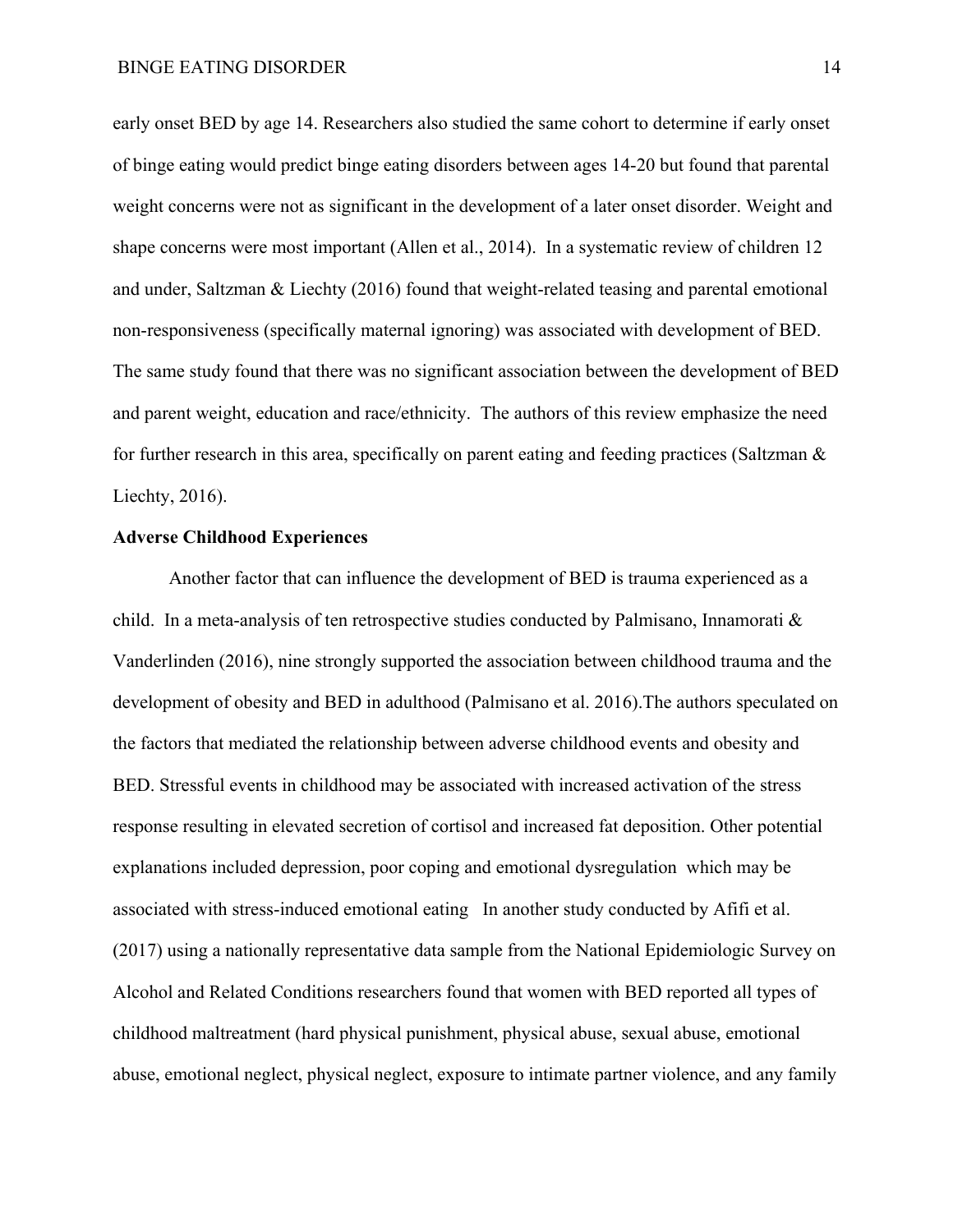dysfunction), the highest rates being in sexual and emotional abuse. Men with BED reported only two types of abuse, sexual and physical neglect.

### **Treatment**

There are several methods of treatment for BED including psychotherapy, medication, or a combination of both. For the purposes of this paper the focus will be on therapeutic methods of treatment although the Food and Drug Administration has approved one medication, Lisdexamfetamine to treat BED (also used to treat ADHD), and studies have shown some efficacy of second-generation anti-depressants such as fluoxetine and the anti-seizure medication topiramate in lessening the amount of binge eating episodes (Berkman et al., 2015).

### **Cognitive behavioral therapy**

Cognitive Behavioral Therapy (CBT) is a type of psychotherapy that focuses on identifying connections between thoughts, feelings and behaviors and works to change negative thoughts and feelings to reduce associated negative behaviors (Berkman et al., 2015). Specifically, CBT for BED focuses on the impact of excessive negative body image and weight concerns that contribute to binge eating as well the negative impact on self-esteem (Mitchell, Devlin, De Zwann, Crow, & Peterson, 2008). Some specific CBT therapeutic techniques used with BED include: monitoring eating behavior by utilizing a food diary, promoting a regular pattern of eating, recognizing high risk binge eating situations and identifying coping mechanisms, addressing and reframing cognitive distortions about weight and body shape, and lastly, relapse prevention (Sysko, Yager, Solomon, 2017). CBT is the most studied treatment with the most evidence of effectiveness in treating BED (Grilo et al. 2014; McIntosh et al. 2016; Wilson, Grilo, Vitousek, 2007). There are two types of CBT that will be discussed in this paper, therapist-led and self-guided.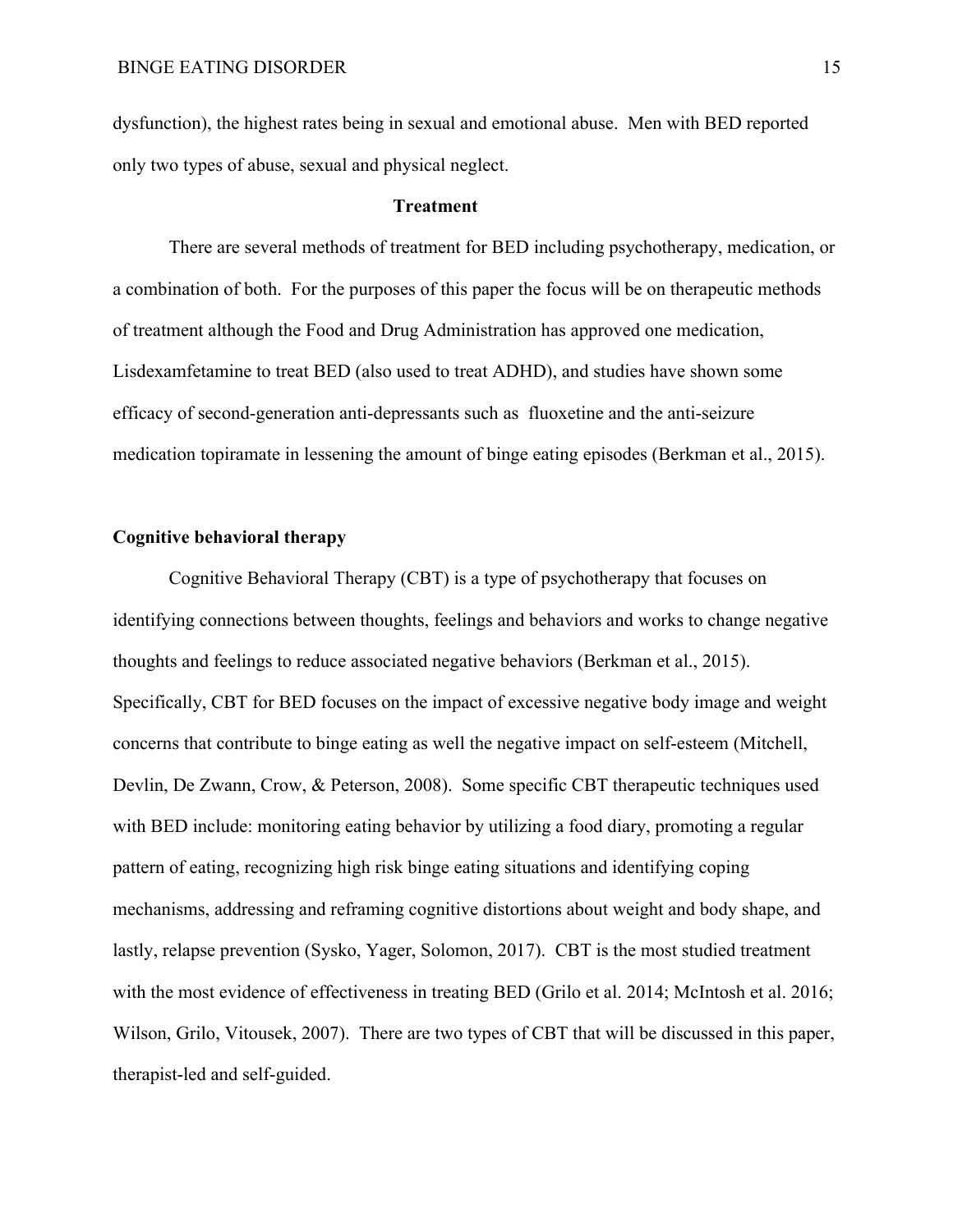### **Therapist-Led CBT**

Therapist-led CBT has a therapist involved in each session to provide psychoeducation, assist participants in learning new skills, and to provide support (Brownell, 2015). In a study conducted by Dingemans, Spinhoven & Furth  $(2007)$  they found that after 15 group sessions conducted by a therapist trained in CBT, 63 percent of the participants had obtained abstinence from binge eating by the end of treatment, and the frequency of binge eating episodes had dropped by 86 percent. In another study comparing group CBT with the drug fluoxetine, researchers found that CBT combined with a placebo drug was more effective at obtaining binge eating abstinence than CBT combined with fluoxetine and fluoxetine by itself at the 12-month follow-up (Grilo, Crosby, Wilson, & Marsheb, 2012). Devlin et al. (2005) compared CBT and fluoxetine on individuals already receiving behavioral weight lost therapy (BWL). Results of this study found that there was no benefit to adding fluoxetine to the BWL on binge eating rates, but adding individual therapist-led CBT to BWL did increase binge eating abstinence rates (62 percent compared with 33 percent who received just BWL) (Devlin et al., 2005). Another study looking at the drug topiramate and CBT found that those randomly assigned to receive CBT and topiramate achieved greater rates of binge eating remission than those that received CBT and the placebo (83.8 percent compared with 61.6 percent) (Claudino et al., 2007).

In a third study comparing CBT and Behavioral Weight Loss (BWL) researchers found that 44 percent of the participants in the CBT group achieved remission at the end of treatment and 51% had achieved abstinence from binge eating at 12-month follow-up compared to 38 percent of the participants assigned to the BWL group at the end of treatment and 35.6 percent at 12 months (Grilo, Masheb, Wilson, Gueorguieva, & White, 2011). The participants assigned to the CBT group were subjected to a three-phase program that focused on education about binge eating disorder, factors that may maintain eating issues and specific behavior planning to develop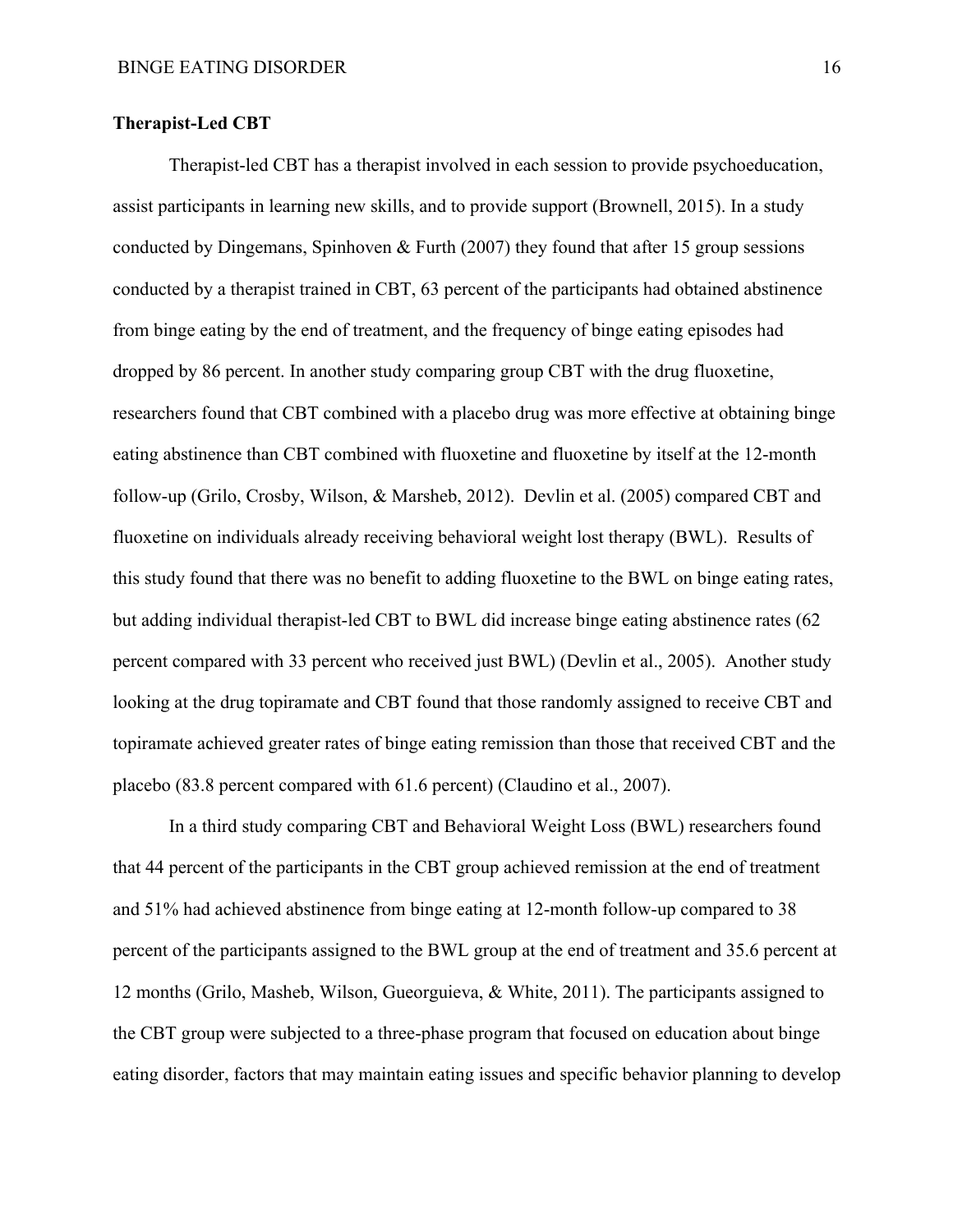normal eating habits (Grilo et al. 2011). In the BWL group the treatment was based on the LEARN program for weight loss management, which focuses on making healthy changes in lifestyle, exercise, attitudes, relationships, and nutrition (Grilo et al, 2011).

In another study looking at the efficacy of group CBT versus individual CBT, Ricca et al. (2010), found that at the end of treatment there was very little difference between the two groups with 51.4 percent of those in the individual CBT group achieving abstinence and 50 percent of the group CBT obtaining abstinence. Lastly, in similar study comparing three ways of administering CBT, (self-help, therapist-led and therapist assisted), at the end of the 20 weeks of treatment the therapist-led CBT and the therapist assisted CBT had higher binge eating abstinence rates than the self-help treatment group. The therapist-led group also showed higher rates of abstinence at the follow up assessments at six and twelve months (Peterson, Mitchell, Crow, Crosby, Wonderlich, 2009).

#### **Self-Help CBT**

While the above studies showed therapist-led CBT may be the most effective type of CBT treatment for BED, self-help CBT is another option. Self-help CBT is a manualized intervention that leads the individual through the treatment program similar to what a therapist but without the direct guidance and feedback of a therapist (Brownell et al., 2015). A study conducted by Grilo et al., (2014) in the primary care setting looked at self-help cognitive behavioral therapy compared with the medication sibutramine. They found at the end of treatment of those that who received self-help CBT, 24 percent achieved abstinence from binge eating, compared with the 38.5 percent whom received the medication and 23.1 percent who received a combination of the medication and self-help CBT. At the six-month follow-up those in the self-help CBT group had achieved remission rates of 40 percent compared with 19.2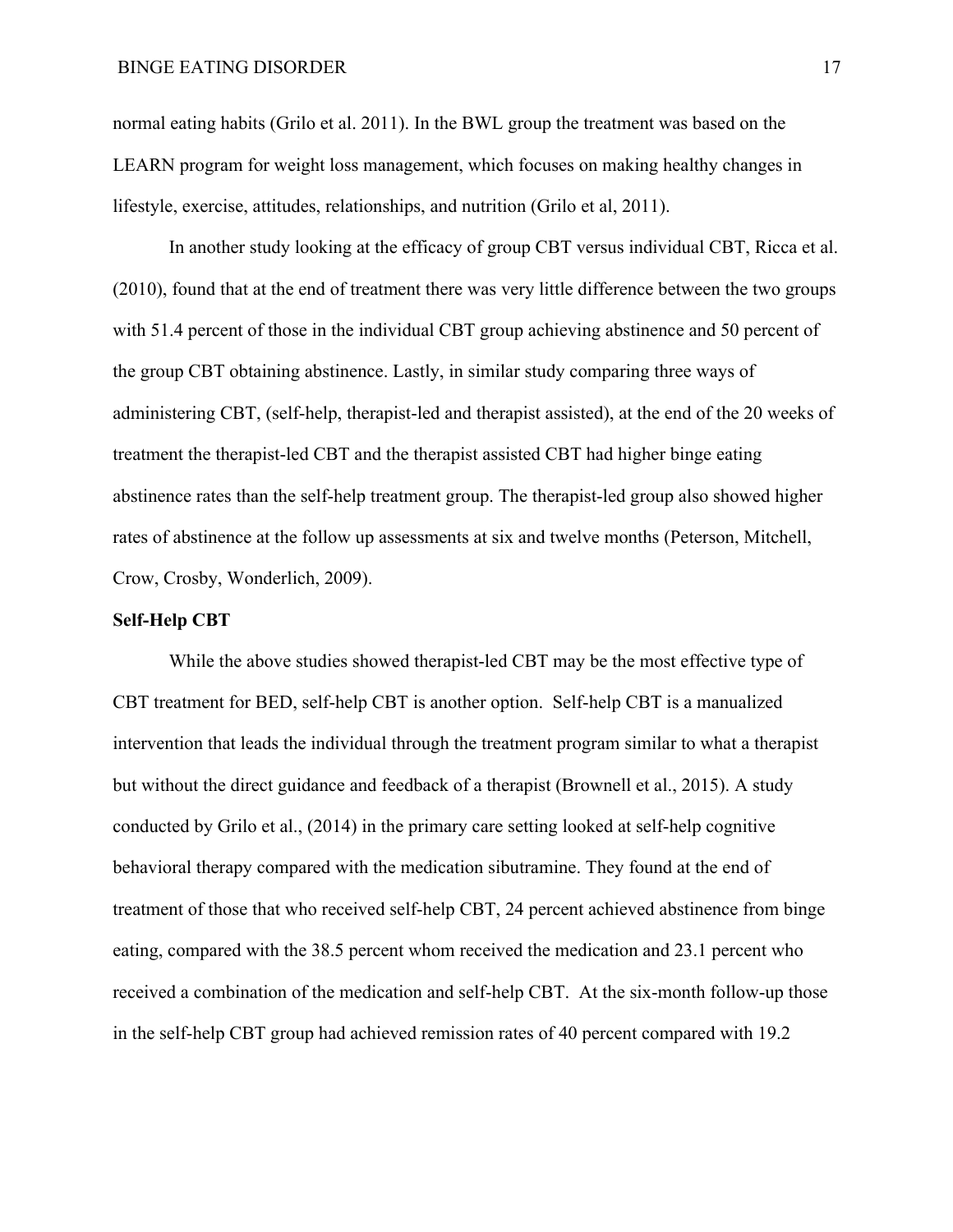percent for the medication group and 50 percent for the group that received a combination of the two. Similar rates occurred at 12 months recheck.

In another study conducted by Grilo & Masheb (2005) comparing guided self-help CBT and BWL they found that not only did the self-help CBT group have a higher percentage of participants that completed treatment (87% of self-help versus 66% BWL), it provided higher remission rates, with 46 percent of the participants obtaining abstinence in the self-help CBT group compared with only 18.4 percent of the BWL group and 13.3 percent for the control group.

Another study completed by Carrard et al., (2011) looked at self-help CBT through the internet. This may be a good option for those with BED and limited access to mental health services or for the 50 percent of people that have BED but do not seek treatment in person, perhaps because of strong feelings of shame or denial. The self-help CBT program consisted of 11 modules (introduction, motivation, daily self-monitoring, binge-triggers, meal plans, strategies, physical activity, problem solving, assertiveness, automatic thoughts, cognitive restructuring, and relapse prevention) and two psychologists provided weekly feedback and guidance to the participants as well as answered any questions via email (Carrard et al., 2011). After six months, 35.1 percent of participants in the internet self-help CBT group had obtained abstinence from binge eating versus 18 percent assigned to the control group.

Another internet-based self-help CBT study constructed by Wagner et al. (2016) found that at the three-month follow-up 47% of the patients reported recovery from binge eating, at six months 42% reported recovery and at twelve months 45 percent reported recovery. The guided therapy with intensive therapist contact included 11 writing assignments and feedback from a therapist, daily eating and activity diaries, week planning, and psychoeducation.

#### **Dialectical Behavior Therapy**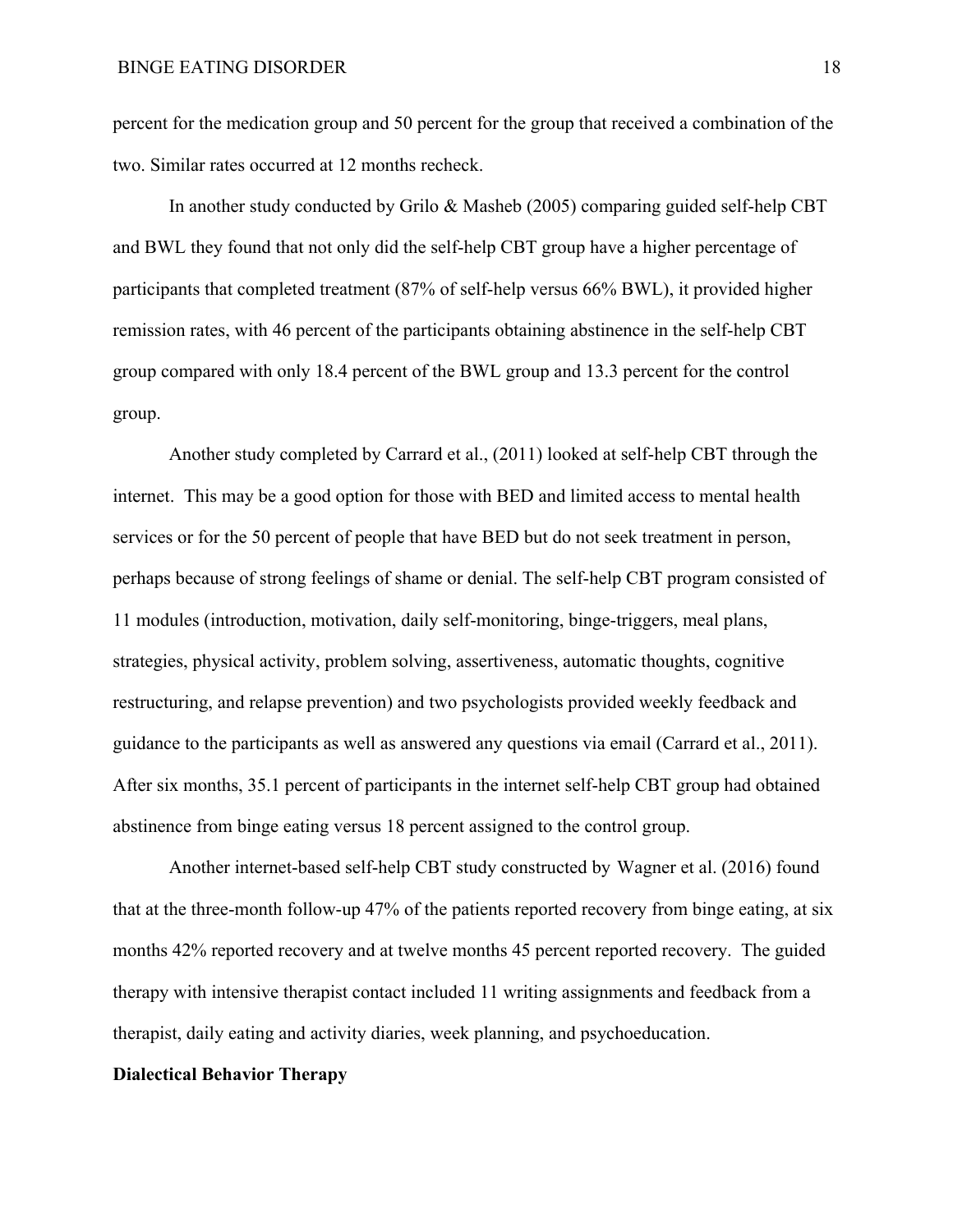Dialectical Behavioral Therapy (DBT) is another type of therapy has shown efficacy for treating BED. Like CBT, this has been studied both as a therapist-led group option and as a guided self-help option. DBT was originally designed to treat borderline personality disorder but has been adapted to treat many other disorders. It may be especially helpful treating clients with both BED and borderline personality disorder or substance abuse disorder (Sysko et al., 2018). DBT is similar to CBT and is based on teaching skills for dealing with troublesome behaviors, such as binge eating, that are related to emotional dysregulation (Sysko et al., 2018). In a study conducted by Safer, Robinson, & Jo (2010) they compared DBT for BED group therapy to an active comparison group therapy (ACGT). The DBT for BED involved participants receiving 20 sessions of group DBT. Two of the sessions were orientation/introduction and 16 sessions taught the main DBT concepts of mindfulness, emotional regulation and distress tolerance. Some specific skills taught included nonjudgmental observation, how emotions function, and decreasing vulnerability to negative emotions, increasing positive emotions and how to act opposite to one's current emotion. The last two sessions were about relapse prevention and a review of previously learned material. The participants showed that at the end of treatment 64% were abstinent from binge eating and 51% were at the 3-month mark, 52% at the 6-month mark, and 64% by the 12-month mark.

Self-help DBT has also been explored. In a study conducted by Masson, Von Tanson, Wallace, and Safer, (2013) participants were provided a DBT self-help manual designed to teach participants three skills (and core elements of DBT), mindfulness, distress tolerance, and emotional regulation (Mason et al. 2013). Participants also had an orientation session and six biweekly phone calls to check on their progress and provide them the opportunity to ask any questions (Mason et al., 2013). Results showed that of those that stayed in the treatment group and completed the treatment (30 percent dropped out) 40% achieved abstinence from binge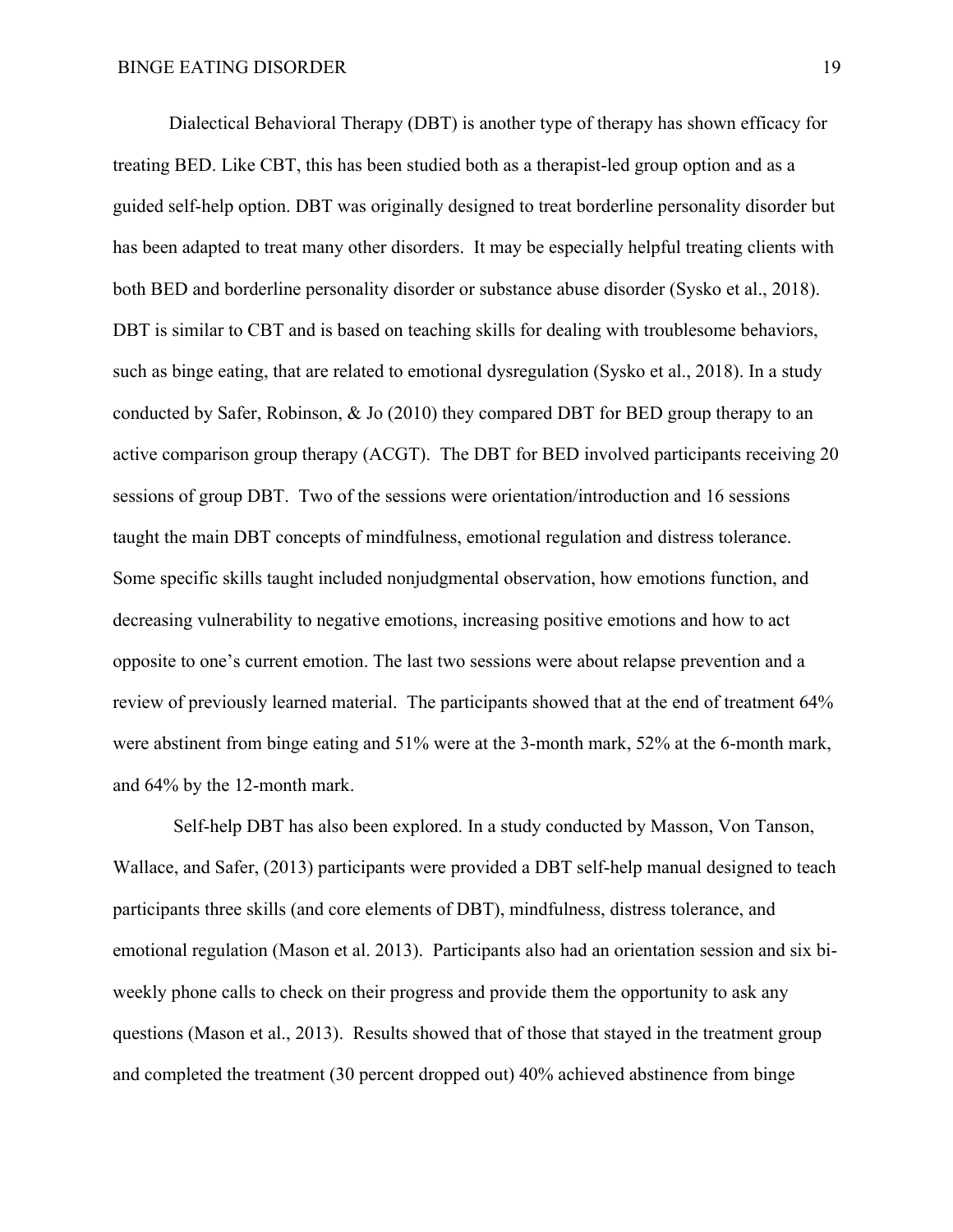eating after 13 weeks compared to 3.3 percent in the control group. At the six-month check-up 30 percent reported binge abstinence (Mason et al., 2013).

### **Interpersonal Therapy**

Therapy approaches treatment for BED from a different theoretical perspective. Interpersonal therapy was first used as a treatment for depression and has been adapted to treat many other mental health issues. According to this theoretical perspective binge eating is the result of an unresolved interpersonal problem that stems from one of the four potential areas: 1) unresolved grief from the loss or disappearance of a loved one, 2) an interpersonal role dispute with a significant other over different expectations about the relationship, 3) role transition, or a major change in one's life such as new relationship or loss of a relationship (like a marriage or divorce) a new occupation, change in physical health or change in socioeconomic status, or 4) interpersonal inadequacies (such as social isolation and lacking meaningful relationships) (Sysko, et al., 2018; Wifley et al, 2002)

The goal of interpersonal therapy is to identify an interpersonal problem area that is closely related to binge eating, and work on changing that problem and not necessarily focus on changing the binge eating behavior. In a study conducted by Wifley et al. (2002) they compared the effectiveness of group interpersonal therapy and group cognitive behavioral therapy. In the first part of treatment in the interpersonal therapy group the focus was on reviewing the client's interpersonal history trying to identify the interpersonal problem related to the start and continuation of BED. In this study, 60.5 percent identified interpersonal deficits, 29.6 percent interpersonal role disputes, 6.2 percent grief and 3.7 percent role transitions as their problem area. The next part of treatment focused on how to help the participants make changes in that area. Overall, the results of the study showed that at the end of treatment 82% of CBT participants and 74% of IPT clients were abstinent from binge eating. At the 12-month follow-up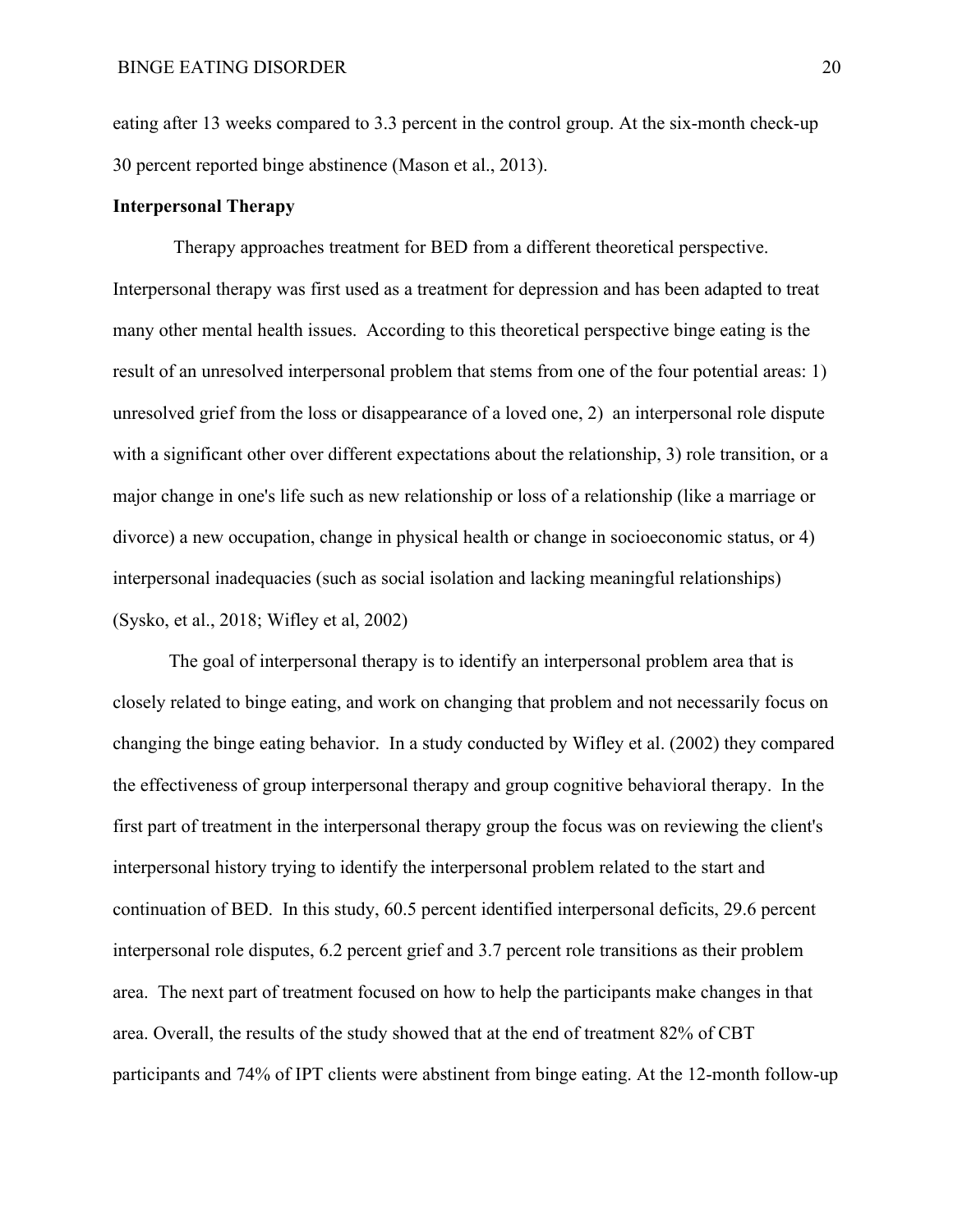72 percent of CBT clients and 70% of IPT clients reported abstinence (Wifley et al, 2002). In a follow-up study conducted by Hilbert et al, they assessed 58 of the study participants from the original Wifley et al., 2002 study, four years later. Researchers found both treatments were beneficial with 52% of those in the CBT group achieving remission and 76.7% achieving remission in the IPT group. Interesting, The CBT group showed a significant decline in abstinence from post treatment and one-year follow-up to long-term follow compared with the IPT group in which abstinence from binge eating rates did not change (Hilbert, et al.2012). The authors of this study theorize that focusing on improving interpersonal relationships in individuals with BED might be more beneficial than CBT which is more focused on treating the eating disorder (Hilbert et al., 2012).

In a study conducted by Wilson et al. (2010) researchers looked at both the short- and long-term outcomes of IPT, guided self-help CBT, and BWL. Both the participants in the IPT group and the BWL group were provided with 19 weekly hour individual sessions. The selfguided CBT participants were provided a copy of Fairburn's book *Overcoming Binge Eating* and were also provided with 10, 25-minute sessions. The results of the study showed that IPT, BWL, and self-guided CBT provided similar results at post-treatment follow-up and one-year follow-up but both IPT and CBT were more effective at the 2-year follow-up (Wilson et al., 2010).

As the above studies demonstrate, IPT has efficacy for treating BED comparable to CBT (Hilbert et al., 2012; Wifley et al. 2002; Wilson et al., 2010). CBT is the recommended first line treatment for BED and IPT is the second treatment recommended, although some argue that either CBT or ITP could be the first choice (Miniati, Callari, Maglio & Calugi, 2018). CBT has fast-acting efficacy but in the very limited studies examining IPT and BED, IPT seems to produce longer lasting results (Miniati et al., 2018). This could be because IPT focuses on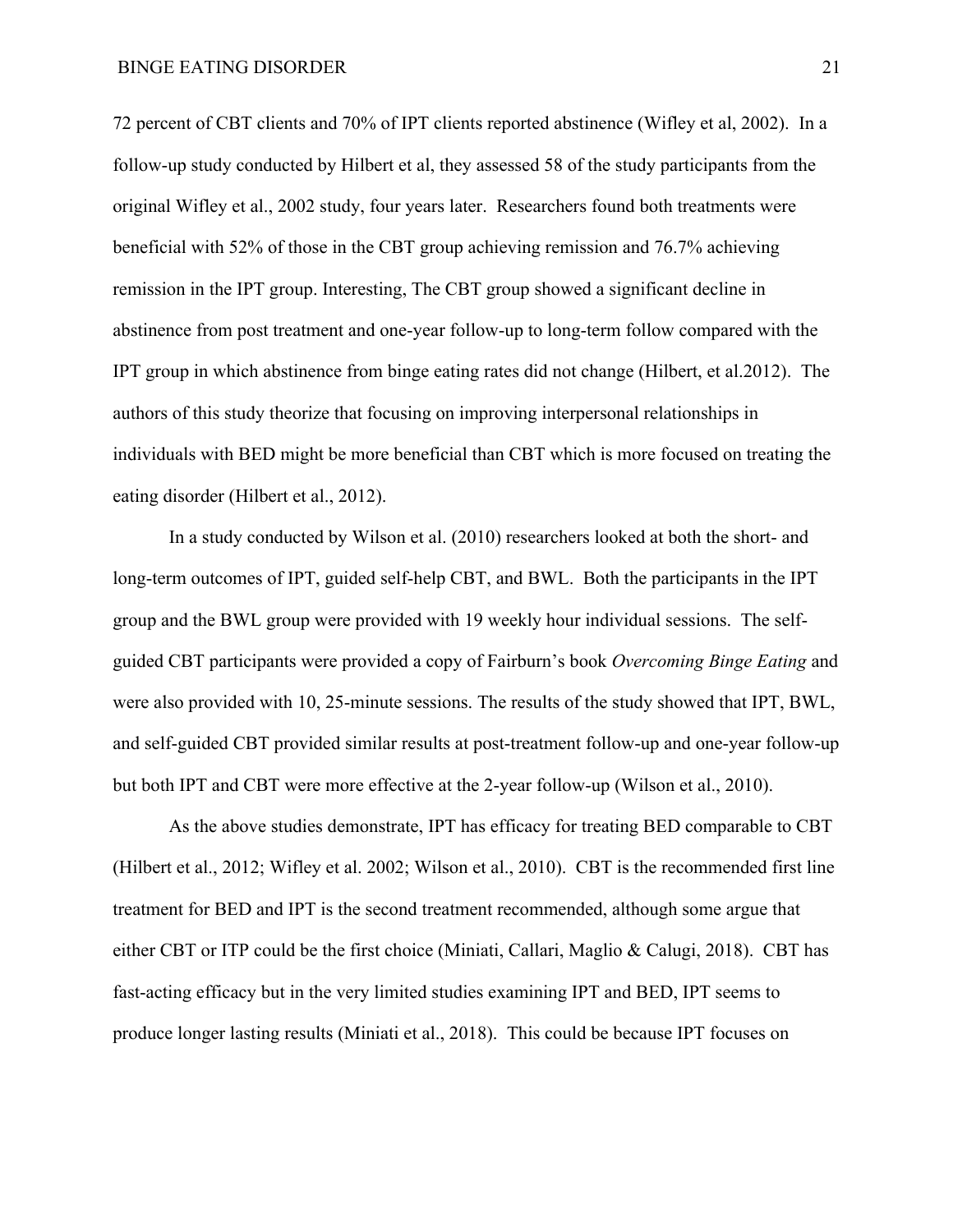identifying and improving interpersonal issues which are common in individuals with eating disorders (Hibert et al., 2012; Miniati et al., 2018).

### **Motivational Interviewing**

The last treatment option that will be discussed in this paper is motivational interviewing (MI). Motivational interviewing was first used in the field of addictions but is now widely used to treat many conditions. The basic assumptions of motivational interviewing include that ambivalence about change is normal and that ambivalence can be resolved by working through a client's inner motivation and values. The relationship between counselor and client is a partnership in which each person brings their own expertise, and the counseling style is one that is empathetic and supportive versus authoritarian and argumentative which allows the best opportunity for change to occur (SAMHSA, 1999). MI can be combined with other types of therapy, which is known as adapted MI. It was first considered as a treatment option for eating disorders because many people with eating disorders express ambivalence about change and resistance to treatment similar to those with substance abuse issues (Cassin, Von Ranson, Heng, Brar, Wojtowicz, 2008). In a study conducted by Cassin et al. (2008) researchers focused on Canadian women with a diagnosis of BED. The control group received a self-help hand book only entitled *Defeating Binge Eating* which includes section such as: what binge eating is, learning to take small steps, understanding hunger and cravings, and working with food and feelings. The adapted-MI group received the self-help handbook but also received one individual adapted-MI session. The protocol of the adapted MI included elements such as: eliciting concerns about binge eating (i.e. physical health, mental health, etc.), exploring ambivalence, discussing the transtheoretical model of change, writing down the pros and cons of continuing binge eating versus leaving, boosting self-efficacy (using past examples of times participant did well in tough situations), and exploring values. The results of the study showed that after two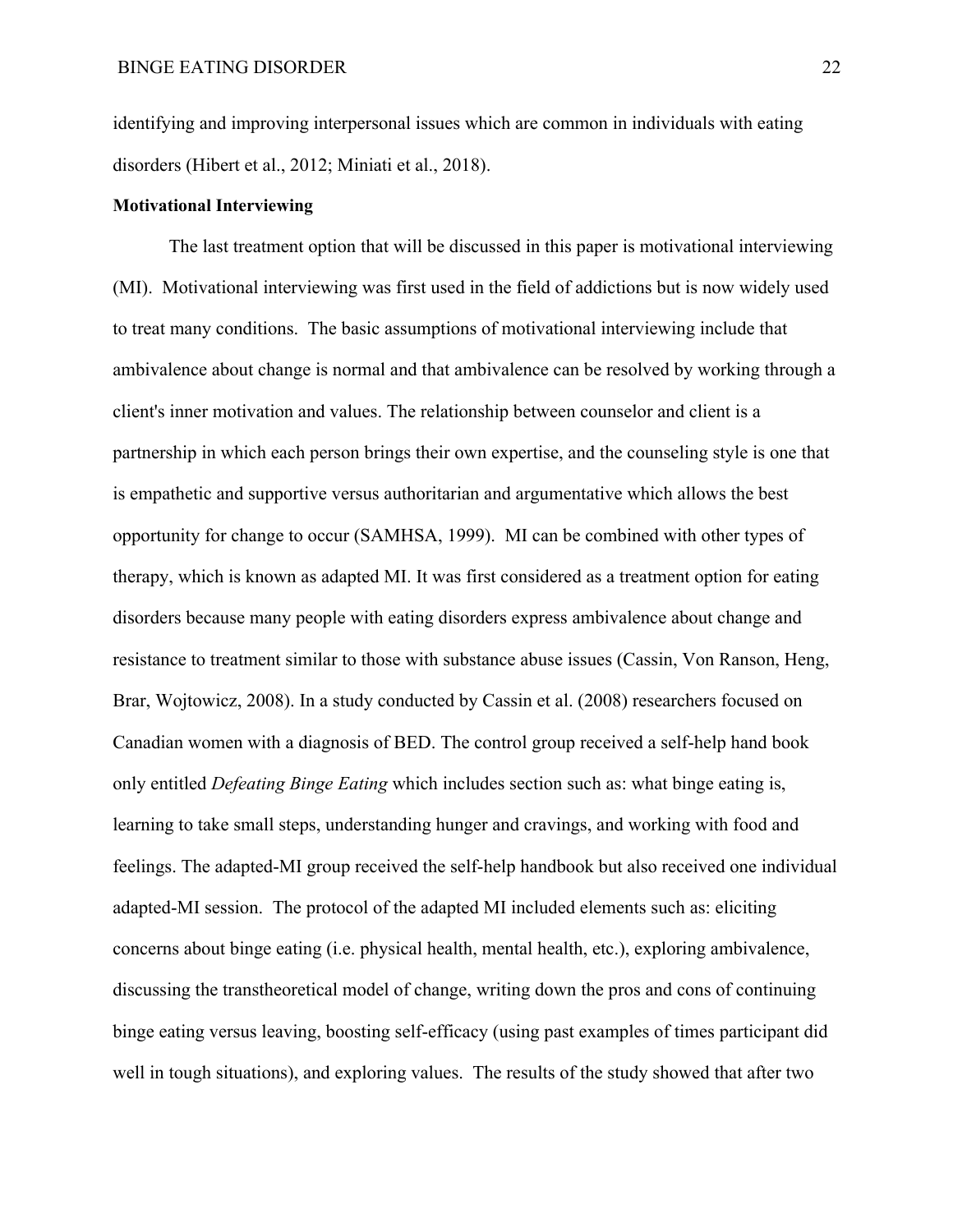months 27.8% of the women in the adapted-MI group were abstinent from binge eating versus 11.1% in the control group.

### **Conclusion**

Binge eating disorder is the most prevalent eating disorder in the United States and is characterized by uncontrolled episodes of eating followed by strong feelings of shame or distress afterwards. Binge eating disorder is associated with multiple physical and mental co-morbidities. Diagnosis typically occurs in the early 20's and risk factors for developing BED include genetic predisposition, neurobiological and neuroendocrine influences, female gender and early onset of puberty. Individuals with BED also been shown to have decreased levels of self-control and increased levels of impulsivity and they pay more attention to food than those without BED. There is a strong relationship between adverse childhood experiences, such as physical, sexual, or emotional abuse, and the development of BED. Having a parent that believes you are overweight around age 10 can also be a risk factor for early development of BED (around age 14). Being teased and having emotional non-responsive parents are also risk factors. Binge eating disorder can be treated by psychotherapy, medication, or a combination of both. Therapist-led CBT has been studied the most and has been proven very effective. Another form of psychotherapy, IPT, also has produced promising results in treating BED but has been less well studied.. Other treatment options with limited research include DBT and MI. There is one medication that has been approved by the FDA for the treatment of BED, Lisdexamfetamine, and second-generation anti-depressants and the anti-seizure medication topiramate have also been used to treat BED. Although the understanding of BED has increased in recent years, more research is needed, especially in regard to treatment modalities, such as DBT and MI, which have early evidence of effectiveness but lack sufficient supporting evidence at this time.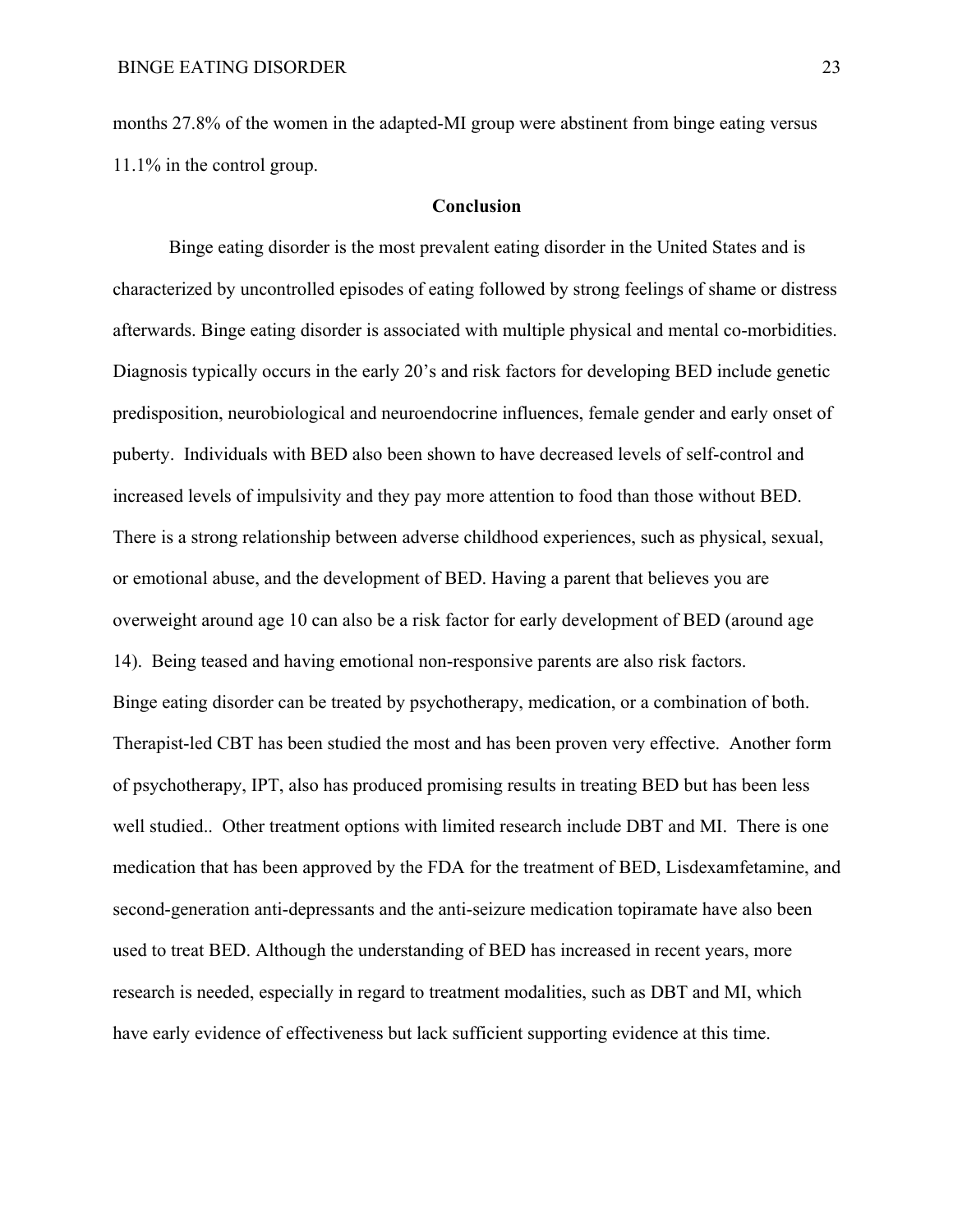### References

- Afifi, T.O., Sareen, J., Fortiner, J., Tailieu, T., Turner, S., Cheung, K., & Henriksen, C. (2017). Child maltreatment and eating disorders among men and women in adulthood: Results from a nationally representative united states sample. *International Journal of Eating Disorders*. 50(11), 1281-1296. doi: 10.1002/eat.22783
- Allen, K.L., Byrne, S.M., Oddy, W.H., Schmidt, U., & Crosby, R.D. (2014). Risk factors for binge eating and purging eating disorders: Differences based on aged of onset. *International Journal of Eating Disorders,* 47(7), 802-812. Doi: 10.1002/eat.22299
- American Psychiatric Association. (2013). Diagnostic and statistical manual of mental disorders disorders (5<sup>th</sup> ed.). Arlington, VA: American Psychiatric Publishing
- Amianto, F., Ottone, L., Abbate Daga, G., & Fassino, S. (2015). Binge-eating disorder diagnosis and treatment: a recap in front of DSM-5. *BMC Psychiatry*, *15*,70. http://doi.org/10.1186/s12888-015-0445-6
- Amianto, F., Spalatro, A.V., Rainis, M., Andriulli, C., Lavagnino, L., Abbate-Daga, G., & Fassino, S.(2018). Childhood emotional abuse and neglect in obese patients with and without binge eating disorder: Personality and psychopathy correlates in adulthood. *Psychiatry Research*, 269, 692-699. https://doi.org/10.1016/j.psychres.2018.2018.08.089
- Berkman N.D., Brownley K.A., Peat C.M., Lohr K.N., Cullen K.E., Morgan L.C,…Bulik C.M. (2015). Management and outcomes of binge-eating disorder: Comparative effectiveness review No. 160. Retrieved from: www.effectivehealthcare.ahrq.gov/reports/final.cfm.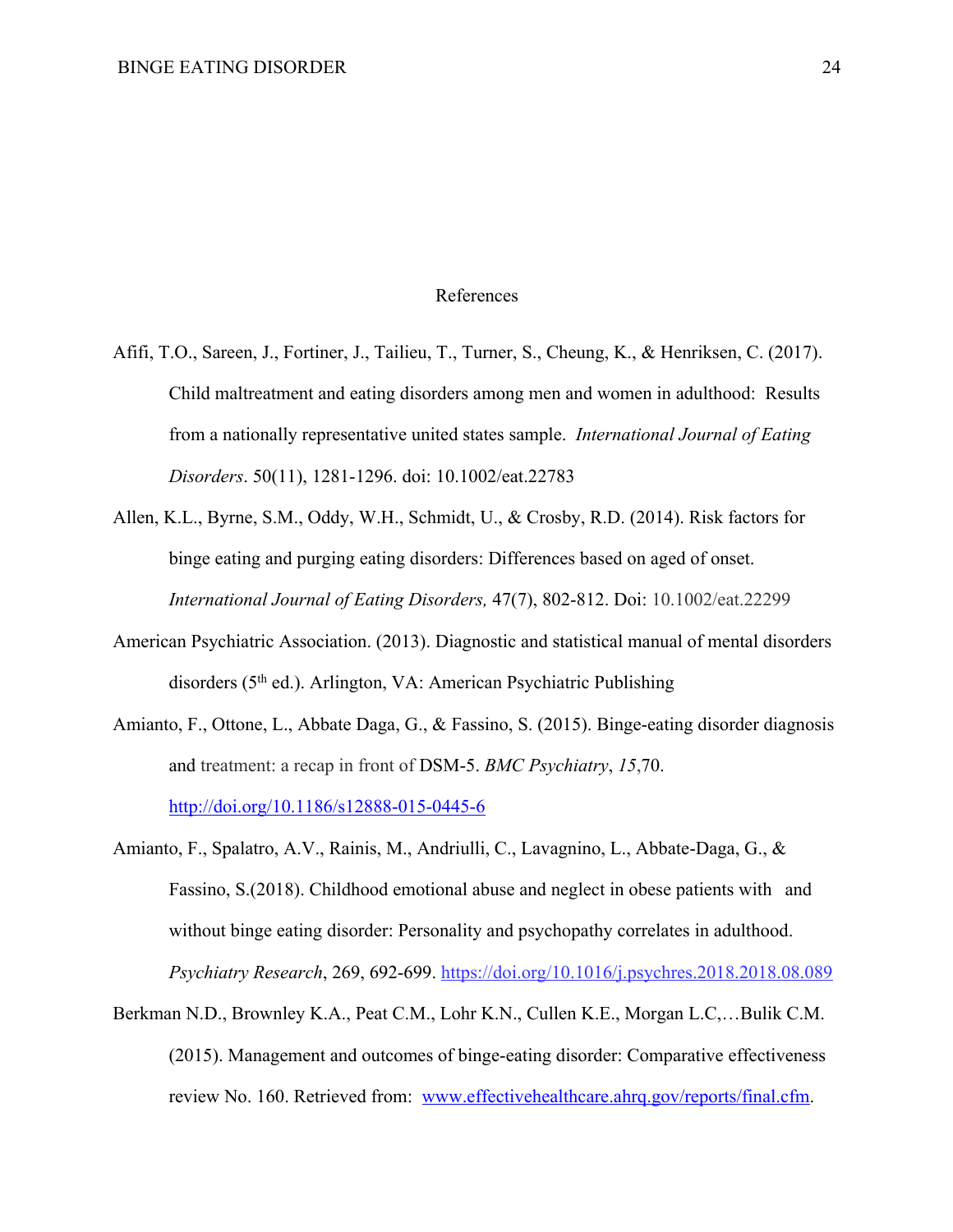- Carano, A., De Berardis, D., Campanella, D., Serroini, D., Ferri, F., Di Iorio, G….Diannantonio, M. (2012). Alexithymia and suicide ideation in a sample of patients with binge eating disorder. *Journal of Psychiatric Practice*, 18(1), 5-11. doi: 10.1097/01.pra.0000410982.08229.99
- Cassin, S.E., Von Rasson, K.M., Heng, K., Brar, J., & Wojtowicz, A.E. (2008). Adapted motivational interviewing for women with binge eating disorder: A randomized controlled trial. *Psychology of Addictive Behaviors*, 22(3), 417-425. Doi: 10.1037/0893- 164X.22.3.417
- Claudino, A.M., De Oliveira, I.R., Appolinario, J.C., Cordas, T.A., Duchesne, M., Sichieri, R.,& Bacaltchuk, J. (2007). Double-blind, randomized, placebo-controlled trial of topiramate plus cognitive-behavioral therapy in binge eating disorder. *Journal of Clinical Psychiatry,* 68, 1324-1332
- Devlin, M.J., Goldfein, J.A., Petkova, E., Jiang, H., Raizman, P., Wolk, S….Walsh, B.T. (2005). Cognitive behavioral therapy and fluoxetine as adjuncts to group behavioral therapy for binge eating disorder. *Obesity Research*, 13(6), doi: https:doi.org/10.1038/oby.2005.126
- Forman, S.F., Yager, J., & Solomon, D. (2018). Eating Disorders: Overview of epidemiology, clinical features and diagnosis. *Up To Date*. Retrieved from: https://www.uptodate.com/contents/eating-disorders-overview-of-epidemiology-clinicalfeatures-and-diagnosis
- Forney, K.J., Holland, L.A., Joiner, T.E., & Keel, P.K., (2015). Determining empirical thresholds amounts of food for defining binge-eating episodes. *Eating Disorders*, 23(1), 15-30. doi: 10.1080/10640266.2014.931763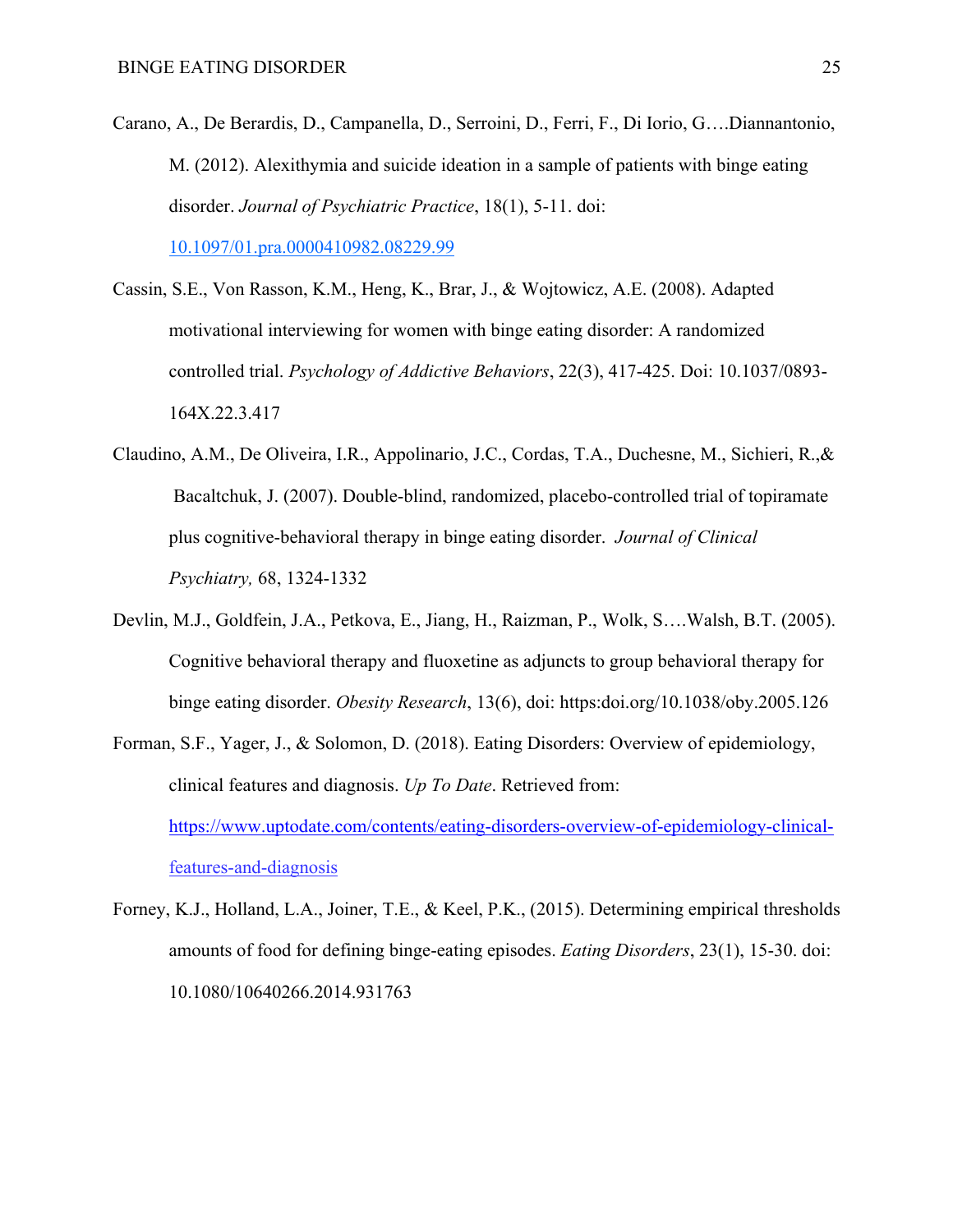- Grilo, C.M., Crosby, R.D., Wilson, G.T., & Masheb, R.M. (2012). 12-Month follow-up of fluoxetine and cognitive behavioral therapy for binge eating disorder. *Journal of Consult Clinical Psychology,* 80(6), 1108-1113. doi: 10.1037/a0030061.
- Grilo, C.M. & Masheb, R.M. (2005). A randomized controlled comparison of guided self-help cognitive-behavioral therapy and behavioral weight loss for binge eating disorder. *Behavior Research and Therapy*, 43, 1509-1525. doi: 10.1016/j.brat.2004.11.010
- Grilo, C.M., Mansheb, R.M., White, M.A., Gueorguieva, R., Barnes, R.D., Walsch, B.T., McKenzie, K.C., Genao, I., & Garcia, R. (2014). Treatment of binge eating disorder in racially and ethnically diverse obese patients in primary care: Randomized placebocontrolled clinical trial of self-help and medication. *Behavior Research and Therapy*, 58, 1-9. doi: https://dx.doi.org/10.1016/jbrat2014.04.002
- Grilo, C.M., Masheb, R.M., Wilson, G.T., Gueorguieva, R., & White, M.A, (2011). Cognitivebehavioral therapy, behavioral weight loss, and sequential treatment for obese patients with binge eating disorder: A randomized controlled trial. *Journal Consultant Clinical Psychology*, 79(5), 675-685. doi:10.1037/a0025049
- Grilo, C.M., White, M.A., & Masheb, R.M. (2012). Significance of overvaluation of shape and weight in an ethnically diverse sample of obese patients with binge eating disorder in primary care settings. *Research and Therapy*, 50(5), 298-303, doi: https://doi.org/10.1016/j.brat.2012.02.008
- Grilo, C.M. & Masheb, R.M. (2005). A randomized controlled comparison of guided self-help cognitive-behavioral therapy and behavioral weight loss for binge eating disorder. *Behavior Research and Therapy*, 43, 1509-1525. doi: 10.1016/j.brat.2004.11.010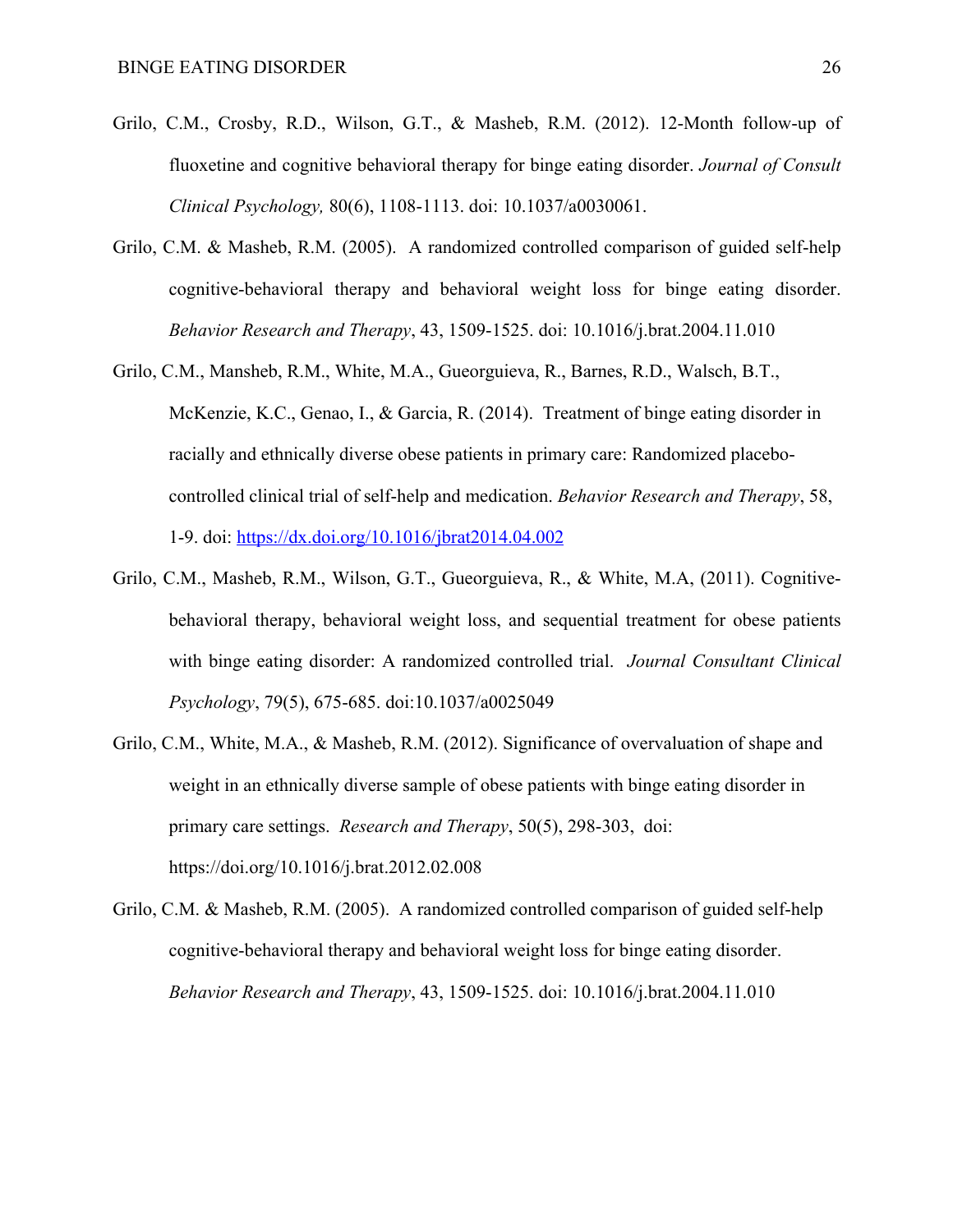- Guerdjikova, A., Mori, N., Casuto, L., & McElroy, S. (2017). Binge eating disorder. *The Psychiatric Clinics of North America,* 40(2), 255-266. doi: https://dx.doi.org/10.1016/j.psc.2017.01.003
- Hilbert, A., Petroff, D., Herpertz, S., Kersting, A., Pietrowsky, R., Tuschen-Caffier, B… Schmidt,R.(2017). Meta-analysis of the effectiveness of psychological and medical treatments for binge-eating disorder. *BMJ Open*, *7*(3), e013655. http://doi.org/10.1136/bmjopen-2016-013655
- Hilbert, A., Bishop, M.E., Stein, R.I., Tanofsky-Kraff, M.,& Swenson, A. (2012). Long-term efficacy of psychological treatments for binge eating disorder. *The British Journal of Psychiatry,* 200(3), 232-237. doi: 10.1192/bjp.bp.110.089664
- Kessler, R.M., Hutson, P., Herman, B.K., & Pontenza, M.N. (2016). The neurobiological basis of binge-eating disorder. *Neuroscience and Biobehavioral Reviews*, 63, 223-238. doi: http: dx.doi.org/10.1016/j.neubiorev.2016.01.013
- Kessler, R.C., Berglund, P.A., Chiu, W.T., Deitz, A.C., Hudson, J.I., Shahly, V., Xavier, M. (2013). The prevalence and correlates of binge eating disorder in the world health organization world mental health surveys. *Biological Psychiatry,* 73(9), 904-914. https://doi.org/10.1016/j.biopsych.2012.11.020
- Kirkpatrick, S.L., Goldberg, L.R., Yazdani, N., Babbs, R.K., Wu, J., Reed, E.R….Bryant, C (2016). Cytoplasmic fmri-interacting protein-2 is a major genetic factor underlying binge eating, *Biological Psychiatry*, doi: 10.1016.j.biopysch.2016.10.021
- Klump, K. (2013). Puberty as a critical risk period for eating disorders: A review of human and animal studies. *Hormones and Behavior*, 64(2), 399-410.
- Mangweth, M.B., Hoek, H.W., & Pope, H.G. (2014). Pathological eating and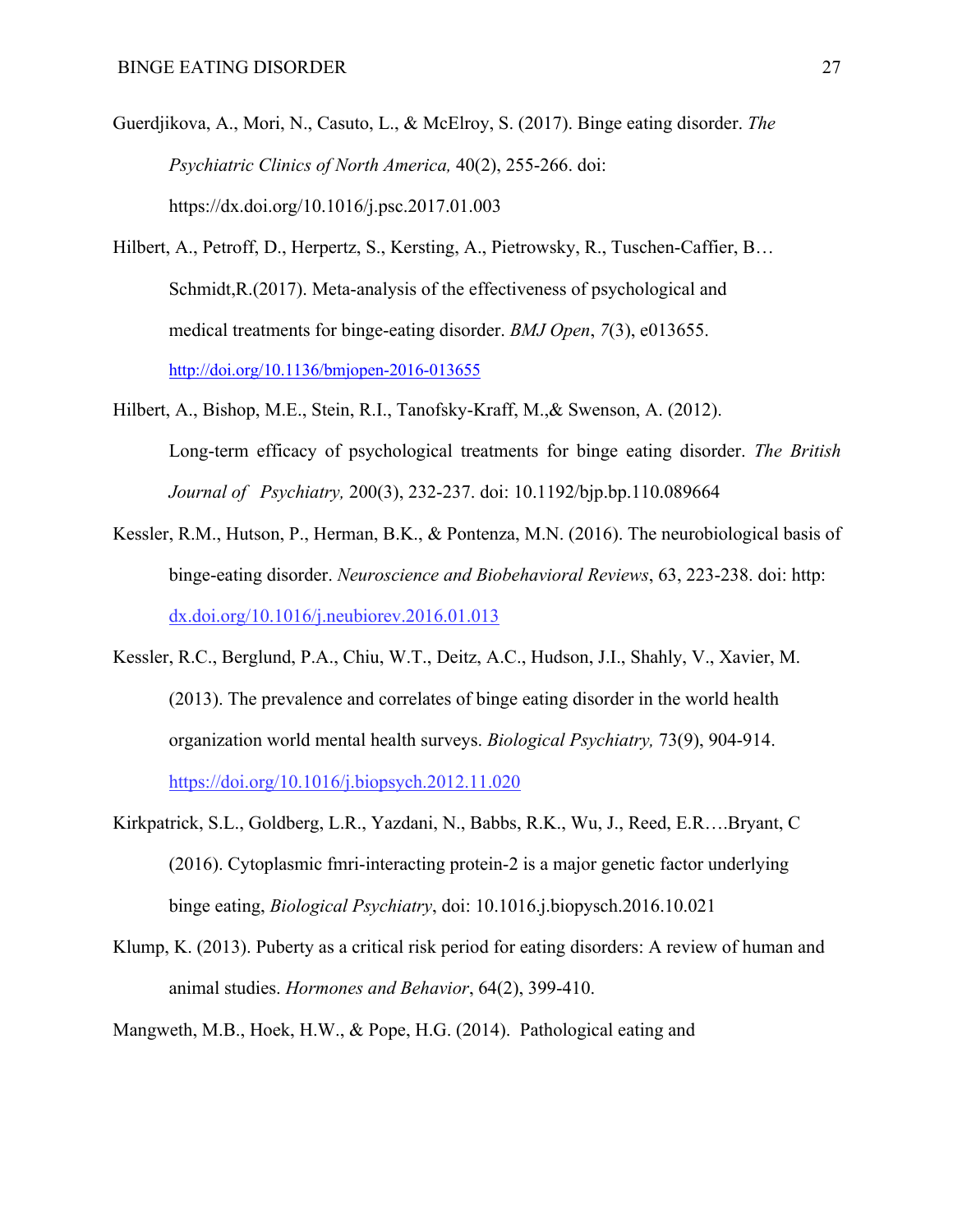body dissatisfaction in middle-aged and older women. *Current Opinion Psychiatry*, 27(6), 431- 5. doi: 10.1097/YCO. 0000000000000102.

- Marcus, M. & Kalarchian, M.A. (2003). Binge eating in children and adolescents. *International Journal of Eating Disorders,* 34(S1). doi: https://doi.org/1002/eat.10205
- Masson, P.C., Von Ranson, K.M., Wallace, L.M., & Safer, D.L. (2013). A randomized wait-list controlled pilot study of dialectical behavior therapy guided self-help for binge eating disorder. *Behavior Research and Therapy,* 51, 723-728.

https://dx.doi.org/10.1016/j.brat.2013.08.001

- Mayhew, A.J., Pigeyre, M., Couturier, J., & Meyre, D.(2018). An evolutionary perspective of eating disorders. *Neuroendocrinology*, 106, 292-306. doi: 10.1159/000484525
- Mazzeo, S., & Bulik, C.M. (2009). Environmental and genetic risk factors for eating disorders: What the clinician needs to know. *Child Adolescent Psychiatric Clinic North America,* 18(1), 67-82, doi: 10.1016/j.chc.2008.07.003
- Miniati, M., Callari, A., Maglio, & A., Calugi, S. (2018). Interpersonal psychotherapy for eating disorders: current perspectives. Psychology Research and Behavior Management, 11, 353-369.
- Mitchell, J.E., Devlin, M.J., De Zwaan, M., Crow, S.J., & Peterson, C.B. (2008). Binge eating disorder: Clinical foundations and treatment. New York, New York: The Guilford Press
- Oddgier, F., Martinussen, M., Kaiser, S., Overgard., K.T., Martinsen, E.G., Schmierer, P & Rosenvinge, J.H. (2014). Personality disorders in eating disorders not otherwise specified and binge eating disorder. *The Journal of Nervous and Mental Disease*, 202(2). doi: 10.1097/NMD.0000000000000080

Palmisano, G., Innamorati, M.,& Vanderlinden, J.(2016). Life adverse experiences in relation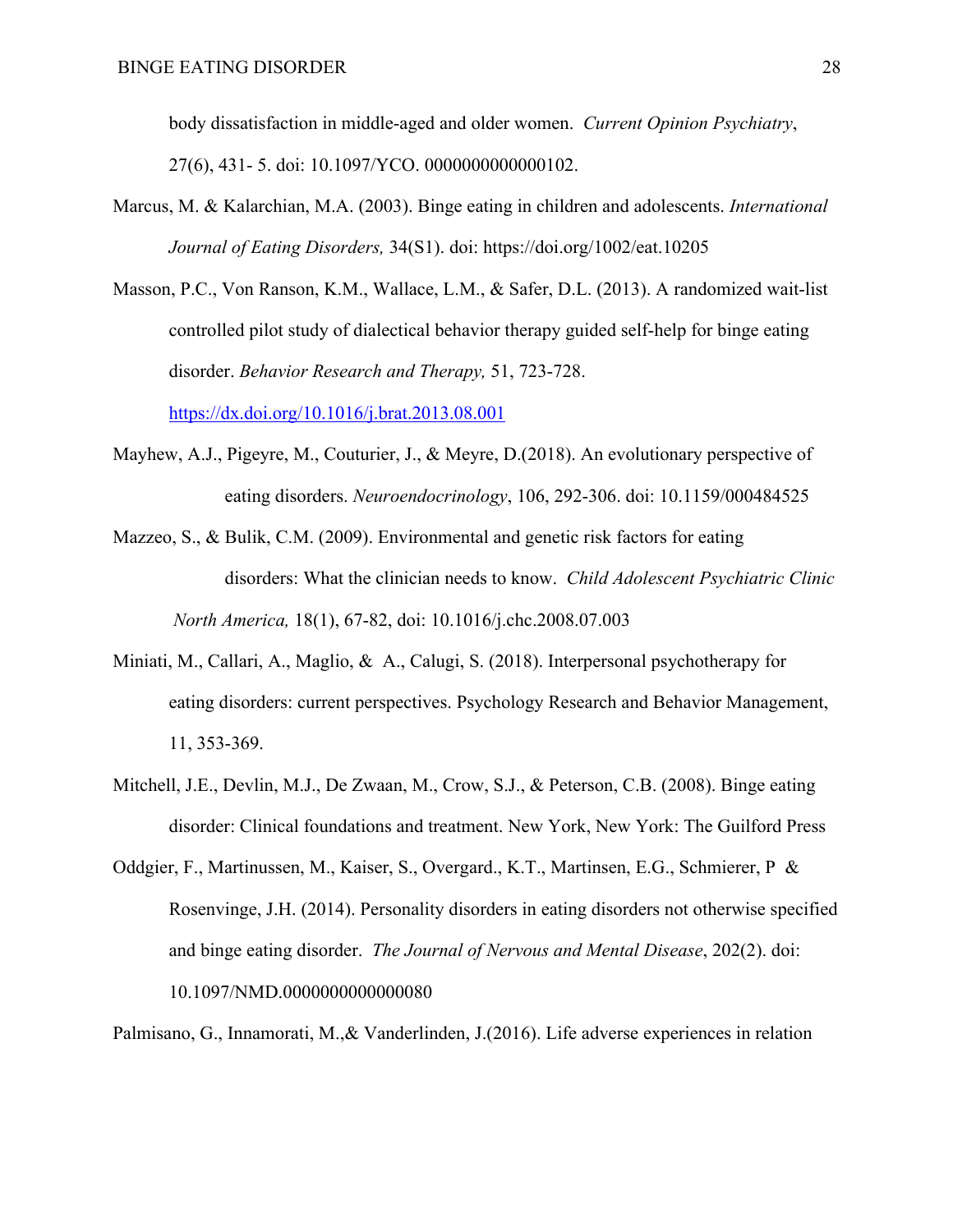with obesity and binge eating disorder: A systematic review. *Journal of Behavioral Addictions*, 5(1), 11-31. Doi: 10.1556/2006.5.2016.018

- Peterson, C., Mitchell, J., Crow, S., Crosby, R., & Wonderlich, S., (2009). The efficacy of self-help group treatment and therapist-led group treatment for binge eating disorder. *The American Journal of Psychiatry,* 166(12), 1347-1354. doi: 10.1176/appi.ajp.2009.09030345
- Reas, D.L., Grilo, C.M., Masheb, R.M., & Wilson, G.T. (2005). Body checking and avoidance in overweight patients with binge eating disorder. *International Journal Eating Disorders,*  37(4), 342-346. Doi: 10.1002/eat.20092
- Reas, D.L. & Grilo, C.M. (2007). Timing and sequence of the onset of overweight, dieting, and binge eating in overweight patients with binge eating disorder. *International Journal of Eating Disorders,* 40(2), 165-170. Doi: 10.1002/eat
- Ricca, V., Castellini, G., Mannucci, E., Lo Carolina, C., Ravaldi, C., Rotella, C.M., & Faravelli, C. (2010). Comparison of individual and group cognitive behavioral therapy for binge eating disorder. A Randomized three-year follow-up study. *Appetite,* 55,656- 665. doi:10.1016/j.appet.2010.09.01
- Safer, D., Robinson, A.H., & Jo. B. (2010). Outcome from a randomized controlled trial of group therapy for binge eating disorder: Comparing dialectical behavior therapy adapted for binge eating to an active comparison group therapy. *Behavior Therapy,* 41(1), 106- 120. Doi: 10.1016/j.beth.2009.01.006.
- Saltzman, J., & Liechty, J. (2016). Family correlates of childhood binge eating: A systematic review. *Eating Behaviors*, 22,62-71. https://doi.org/10.1016/j.eatbeh.2016.03.027
- Schmitz, F., Naumann, E., Trentowska, M., & Svaldi, J. (2014). Attentional bias for food cues in binge eating disorder. Appetite, 80, 70-80.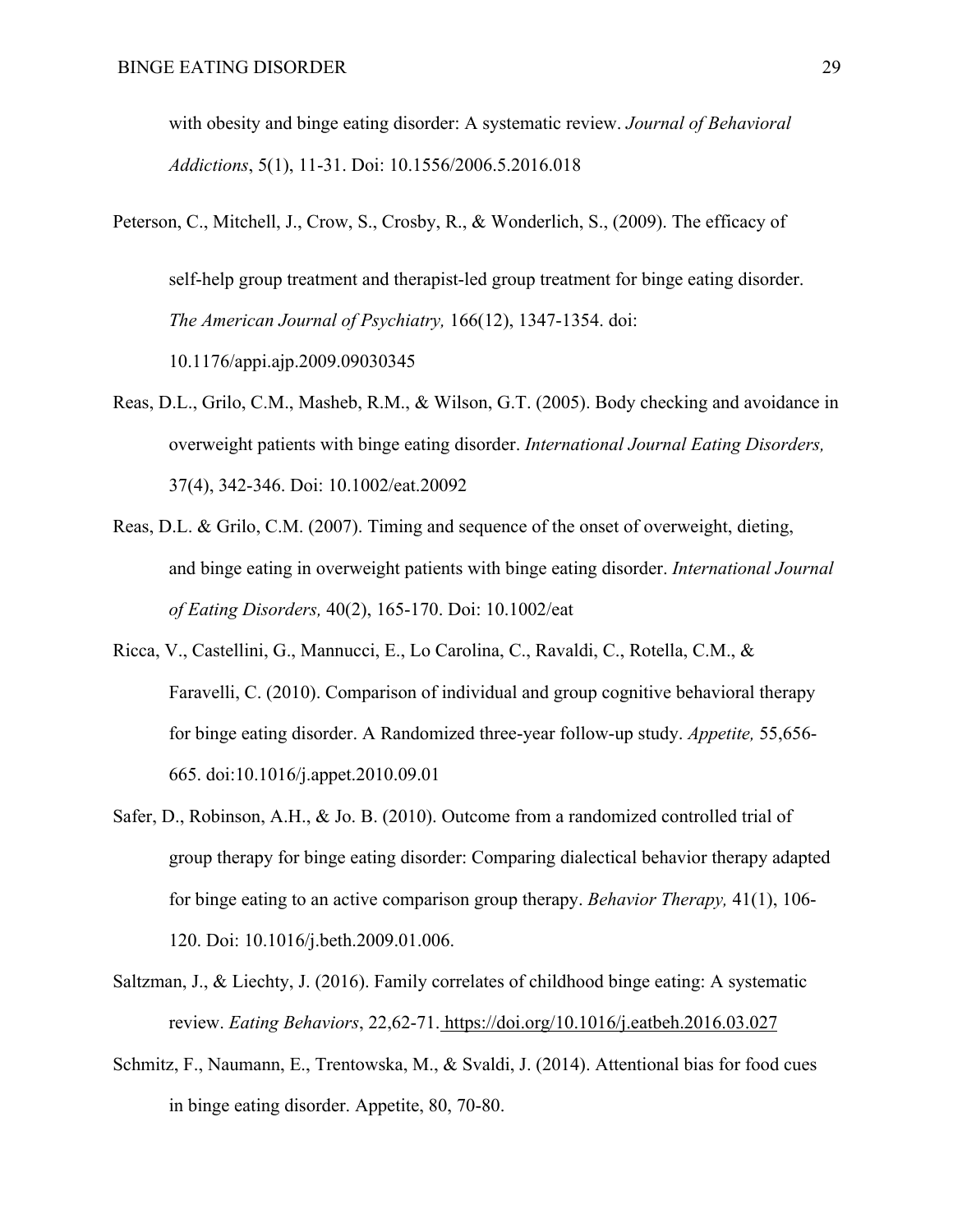doi: https: dx.doi.org/10.1016/j.appet.2014.04.023

Swanson, S.A., Crow, S.J., Le Grange, D., Swendsen, J., & Merikangas, K. (2011). Prevalence and correlates of eating disorders in adolescents: Results from the national co-morbidity survey. *Archives General Psychiatry.* 68(7), 714-723. doi:10.1001/archgenpsychiatry.2011.22

Substance Abuse and Mental Health Services Administration (SAMHSA) (1999). *Treatment improvement protocol (TIP) series no. 35.* Retrieved from: https://www.ncbi.nlm.nih.gov/books/NBK64964/#A61738

- Saules, K.K., Carey, J., Carr, M., Sienko, R., & Sienko, R.M. (2015). Binge-eating disorder: Prevalence, predictors, and management in the primary care setting. *Journal of Clinical Outcomes Management*, 22(11), 512-528.
- Sysko, R., Yager, J., Solomon, D. (2018). Binge eating in adults: Overview of treatment. UpToDate. Retrieved from: www.uptodate.com
- Stunkard, A.J. (1959). Eating patterns and obesity. *Psychiatric Quarterly,* 33(2), 284-295. Retrieved from: https://link.springer.com/article/10.1007%2FBF01575455
- Udo, T., & Grilo, C. (2018). Prevalence and correlates of DSM-5-defined eating disorders in a nationally representative sample of U.S. adults. *Biological Psychiatry*, 84, 345-354. https://doi.org/10.1016/j.biopsych.2018.03.014
- Udo, T, McKee, S. & White M. (2013). Sex differences in biopsychosocial correlates of binge-eating disorders in a primary care setting. *Gen Hosp Psychiatry*, 35(60, 587-91
- Ulfvebrand, S., Birgegard, A., Norring, C., Hogdahl, L., & Von Hausswolff-Juhlin, Y. (2015). Psychiatric comorbidity in woman and men with eating disorders results from a large clinical database. *Psychiatry Research,* 230, 294-299. http://dx.doi.org/10.1016/j.psychres.2015.09.008